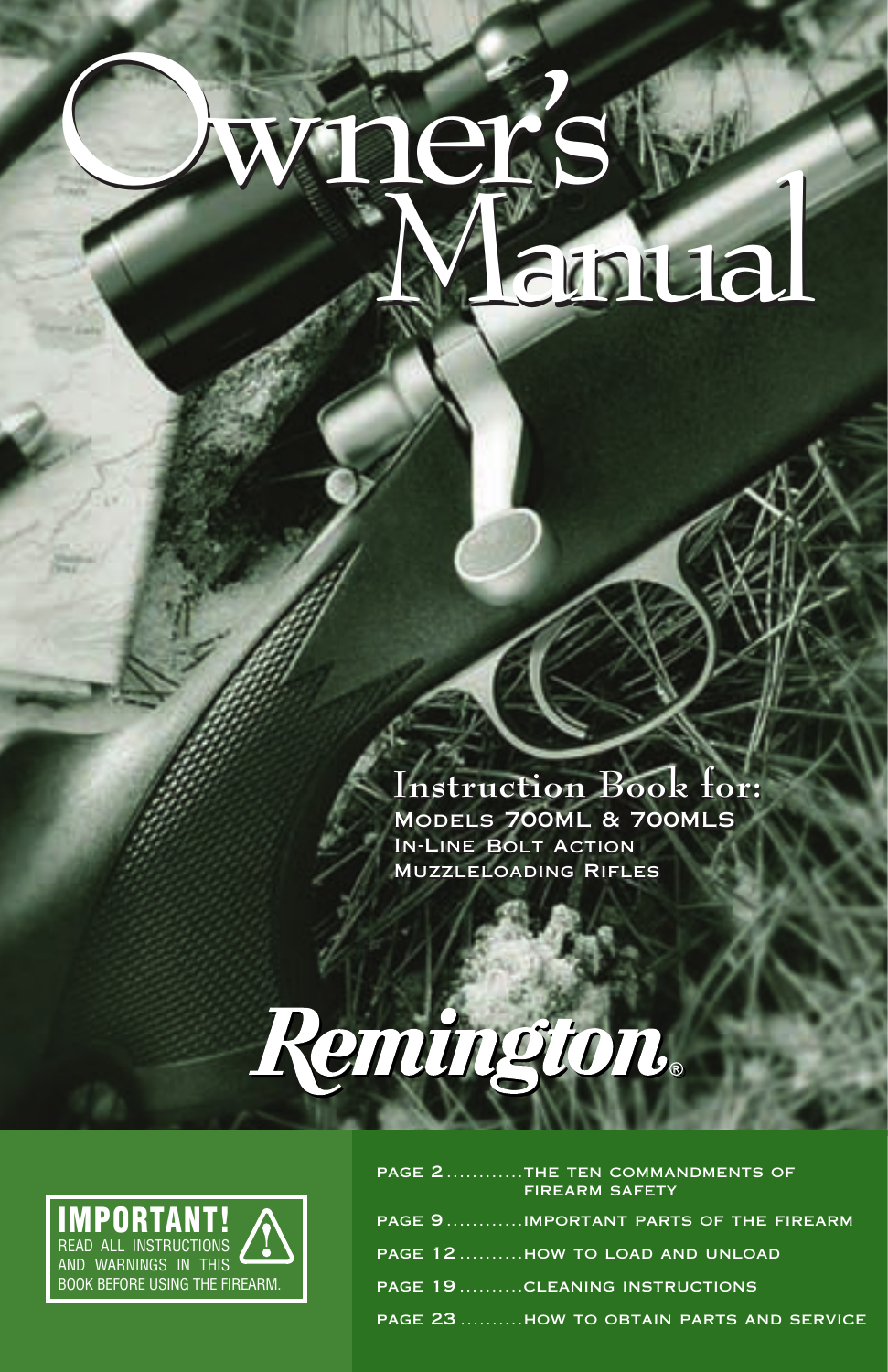# **A Tradition of Performance and Safety.**

In 1816 Eliphalet Remington was confident he could make a flintlock that was as good or better than any he could buy. His confidence was well founded. The barrel he handcrafted set a new standard for firearm accuracy and spawned generations of products that have made Remington® Arms America's leading gunmaker. While performance and style are certainly hallmarks of Remington firearms, one factor ultimately drives their performance. Safety. Eliphalet Remington never lost sight of the fact that his rifles were potentially lethal and could kill someone if handled improperly. And after more than 180 years the same holds true for any firearm, including your new Remington. Eliphalet Remington's first flintlock launched a proud tradition of accuracy and responsibility.





A superbly crafted gun is only as good as the hands that hold it. You can never be too careful. Shooting accidents are often caused by careless oversights such as failing to control the direction of the muzzle, failing to fully engage the safety, leaving ammunition in the chamber or using improper loads. These oversights can result in the destruction of life, limb or property. There's no calling back a bullet once it's been fired, so it's critical that you know the principles of safe gun handling and storage before you ever take your new Remington firearm out of the box.

The proper use and performance of your firearm depends on correct assembly and maintenance, so it's critical that you familiarize yourself with the information in this instruction book. Even if you're a veteran shooter with a collection of Remington firearms, take the time to read this literature. Not all firearms are the same. That means the first step in safe handling is to learn the features and requirements of your new Remington.

### **THE TEN COMMANDMENTS OF FIREARM SAFETY**

The Ten Commandments of Firearm Safety should be etched in your memory forever. Let them govern your action wherever and whenever you're involved with firearms. In the field. On the range. Or in your home. Please take the time to review and understand these rules.

# **1st COMMANDMENT**

# **Always Keep the Muzzle Pointed in a Safe Direction.**

*This is the most important gun safety rule*. A safe direction is one in which an accidental discharge will not cause injury to yourself or others. Never allow your gun to point at anything you don't intend to shoot. Be especially careful when you're loading or unloading. Treat every gun as if it were loaded. And make it a habit to know where the muzzle is pointed at all times, even when your firearm is unloaded. No one will be injured by an accidental discharge if you keep your firearm pointed in a safe direction. It's as simple as that.

# **2nd COMMANDMENT**

# **Firearms Should be Unloaded When Not Actually in Use.**

*Load your firearm only* when you're in the field or on the target range and ready to fire. Never let a loaded gun out of your sight or out of your hands. Unload it as soon as you're finished shooting – before you bring it into your car, camp or home. Remember, unloading your firearm means unloading it completely, so there is no ammunition in the chamber or in the magazine. Before handling a firearm or passing it to someone else, visually check the chamber, receiver and magazine to be certain they do not contain ammunition. Always keep the gun's action open when not in use. Never assume a gun is unloaded even if you were the last person to use it. Always check for yourself.

*Eliphalet Remington's first flintlock launched a proud tradition of accuracy & responsibility.*

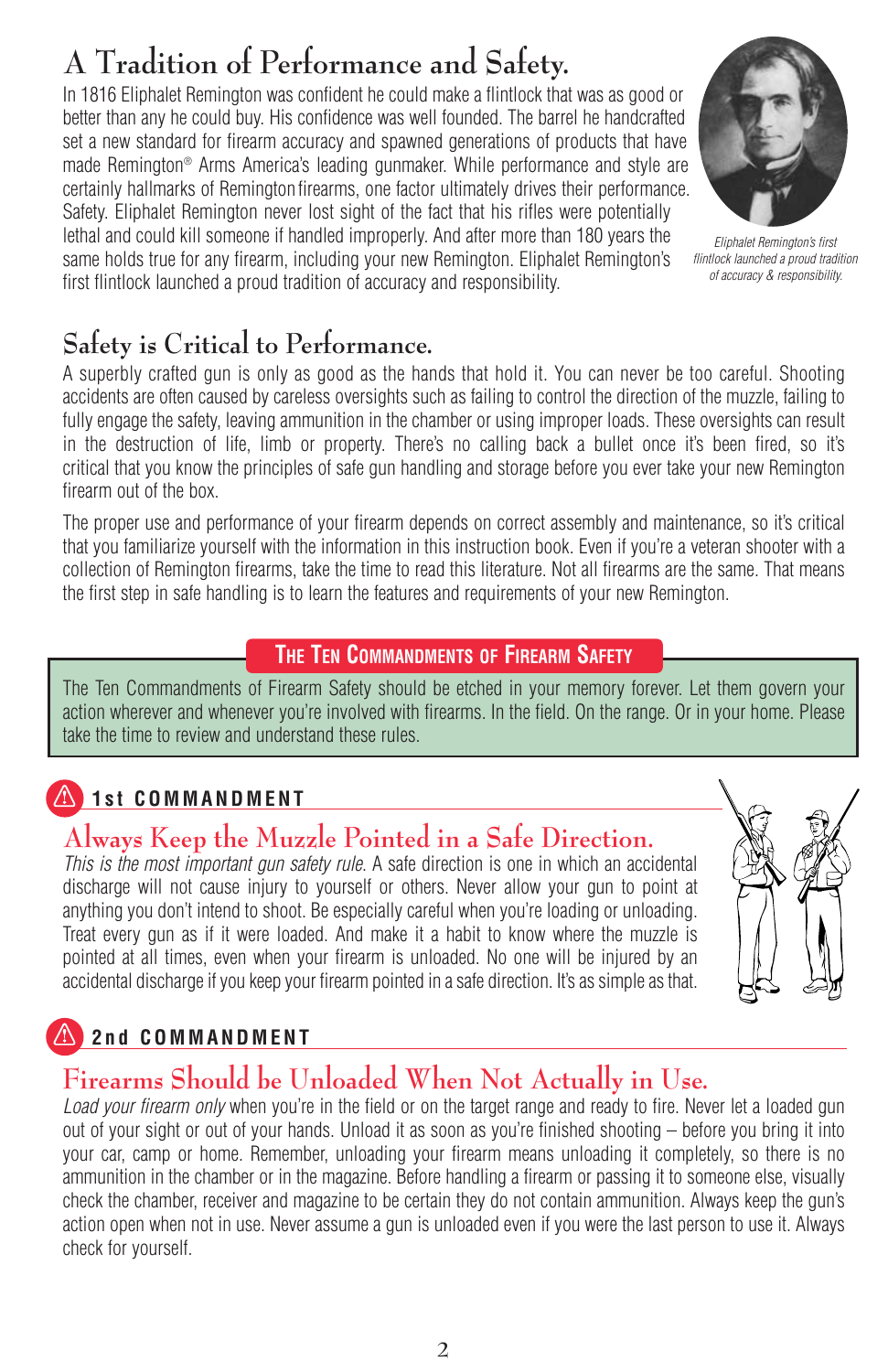*Let common sense rule* when you carry a loaded gun. If you're in a situation that could risk accidental discharge – such as crossing a fence, wading through a stream or climbing a tree – always unload your gun. Never pull or push a loaded firearm toward yourself or another person. And never carry a loaded gun in a scabbard, detached holster or gun case.

*Certain firearms* (including some Remington® rifles and shotguns) are equipped with internal security devices to prevent unauthorized use. In addition, some firearms owners use external devices, such as cable locks and trigger blocks, for the same purpose. Even if you use such a device, you should still keep your firearm unloaded when stored or not in use. And using internal or external devices cannot substitute, however, for securing your firearms and ammunition in a separate, locked location.



*Firearms should be stored in a secure place where children cannot access them. A gun safe is an ideal way to secure your firearm.*

*Safe storage of firearms* is just as critical as safe handling. Never store guns loaded. Be sure to keep your firearms in a secure place where unauthorized persons cannot get their hands on them without your knowledge.

*Take special care* if there are children around. Kids are fascinated by guns. It's a natural curiosity that can have tragic consequences when not properly supervised. Store your firearms in a locked gun safe or some other location that physically bars a child from gaining access.

*Ammunition should be stored* and locked in a location separate from your firearm. Never leave an unsecured firearm or ammunition in a closet, dresser drawer or under the bed. Remember, it is your responsibility to make sure that children and others unfamiliar with firearms cannot get access to your firearm and ammunition.

# **3rd COMMANDMENT**

# **Don't Rely on Your Gun's Safety.**

*Treat every gun* as if it can fire at any time, whether or not there's pressure on the trigger. Your firearm has been carefully designed to maximize performance and safety. However, because a gun's safety is a mechanical device, it could fail.

*Human error is a more* likely reason for a gun safety to fail. By mistake, you may think the safety is on when it really isn't. Or the safety may have been disengaged without your knowledge. Or you could think your gun is unloaded when there's actually a cartridge or shell in it. A mechanical safety is not a substitute for common sense. It's merely a supplement to your proper handling of a firearm.

*Never touch the trigger* on a firearm until you are ready to shoot. Keep your fingers away from the trigger when you're loading or unloading. And don't pull the trigger when the safety is engaged or positioned between safe and fire.

*Before using your gun*, read this instruction book to understand the exact location and operation of your firearm's safety. Even when the safety is on, maintain control of your loaded firearm and control the direction of the muzzle. In other words, don't rely on your safety to justify careless handling. If your firearm's internal mechanisms are broken or have been altered, your firearm may fire even when the safety is on. Remember, you and your safe gun handling practices are your gun's best safety.

# **4th COMMANDMENT**

### **Be Sure of Your Target and What's Beyond It.**

*You can't stop a shot in mid-air*, so never fire unless you know exactly where your shot is going and what it will strike. Never fire at a sound, a movement or a patch of color. A hunter in camouflage can easily be mistaken for a target by an impulsive shooter. Before you pull the trigger be absolutely sure of your target and what's behind it. Make sure the shot has a backstop such as a hillside or dense material like sand. Remember, bullets can travel great distances with tremendous velocity. Know how far your shot will go if you miss your target or the bullet ricochets.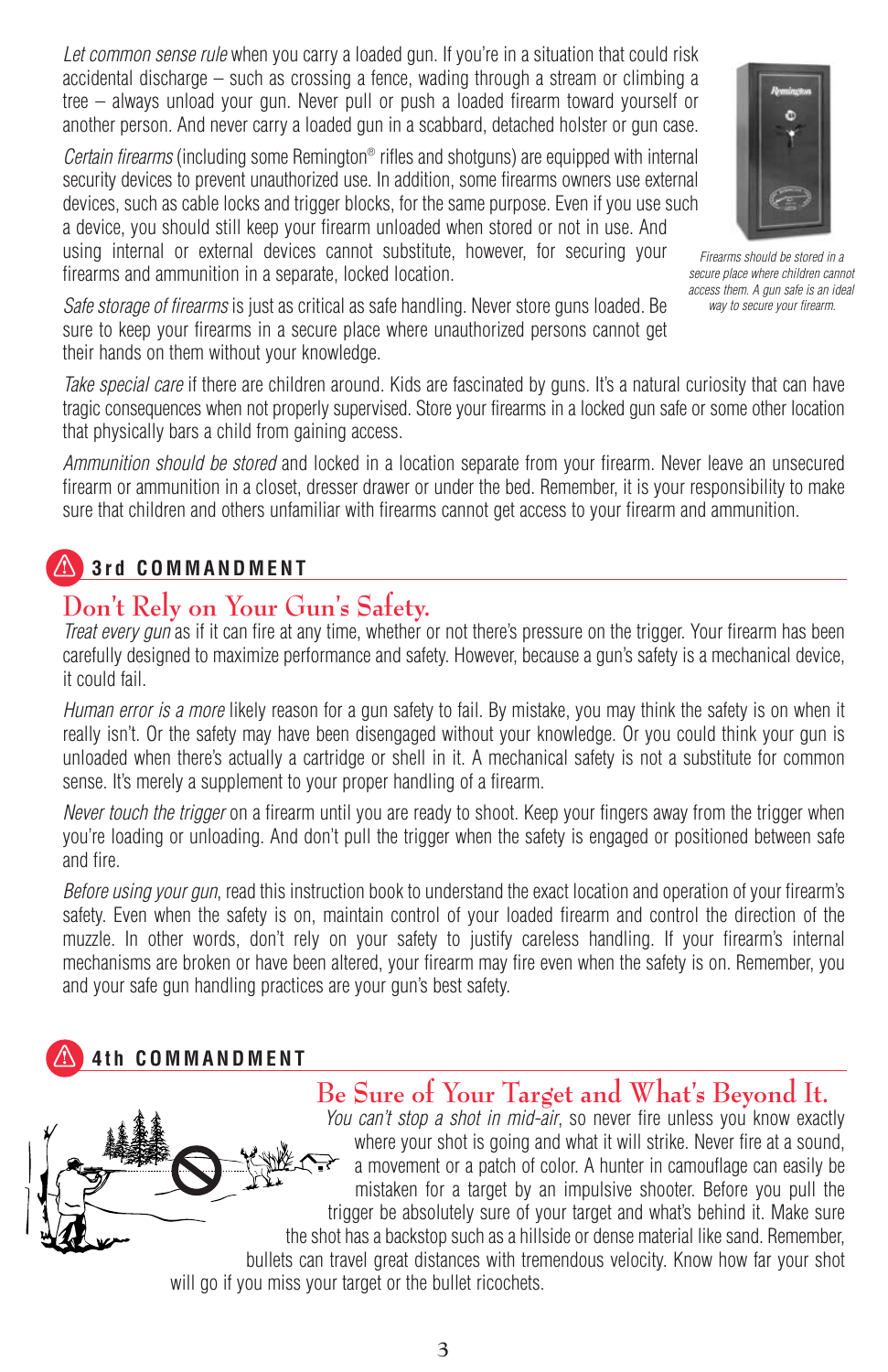**5th COMMANDMENT** 

### **Use Proper Ammunition**

*Every firearm is designed* to use a certain caliber or gauge of ammunition. Using the wrong ammunition, mixing ammunition or using improperly reloaded ammunition can cause serious personal injury or death. And it only takes one cartridge or shotshell of the incorrect caliber or gauge, or which has been improperly reloaded, to destroy your firearm. It's your responsibility to make sure the ammunition you use exactly matches the caliber or gauge of your gun. Refer to this instruction book to find out the specific requirements of your firearm. Always read and heed the instructions on ammunition boxes.

*Confusing shells* or cartridges can cause serious personal injury or death and destroy your firearm. Examine your shells or cartridges closely and use only the precise caliber or gauge for your specific firearm. For example, suppose you accidentally loaded a 20 ga. shell into a 12 ga. shotgun. Because the 20 ga. shell is too small for the chamber, the 20 ga. shell could travel down the barrel and get lodged in the bore. If you then loaded a standard 12 ga. shell behind it and fired, the 12 ga. shot will slam into the lodged 20 ga. shell and may cause the barrel to explode right in your hand. This is commonly called a 12/20 burst, and it can kill you.

*Check all ammunition* before you load it to make sure it matches your gun's requirements. Every Remington® cartridge and shell is head-stamped with its caliber or gauge for easy identification. Likewise, you'll find the caliber or gauge of your new Remington firearm imprinted on the barrel.

### **Reloading Requires Extra Diligence.**

*If you're an ammunition reloader*, you are responsible for personally assuring that the loads and components of your reloaded ammunition meet your gun's factory-tested standards. Never use ammunition which has been reloaded by someone else!

*Many shooters handload* as a hobby or to save money on commercial, factory-made ammunition. However, it requires a thorough knowledge of reloading procedures and a deep respect for the explosive potential of gunpowder.

*Firearms are designed*, manufactured and proof-tested to standards based on factory-loaded ammunition. Handloaded or reloaded ammunition that deviates, either intentionally or accidentally, from load or component recommendations can be very dangerous.

*Reloaders must observe* all possible safety precautions and practices related to the proper handling of explosives. Whether you're a seasoned reloader or just starting out, you should study the subject, watch reloading demonstrations and talk to experienced reloaders.

*The first rule of reloading* is to always follow the manufacturer's instructions for the components you're using. They'll tell you to follow certain guidelines. Namely:

- 1. Don't mix or substitute powders or primers.
- 2. Don't use unknown or substandard components.
- 3. Use only suitable components that have been factory-tested by reputable ammunition, powder and bullet manufacturers.
- 4. Always be sure to use the manufacturer's recommended recipe when reloading.

*Not following these guidelines* could result in severe injury to yourself or severe damage to your firearm. Dangerously high pressure and explosions can result from an overcharge of powder or other deviations from established reloading guidelines. Be very careful. The process of reloading exposes you to environmentally hazardous material. Lead, which is known to cause cancer and birth defects, is the most common substance in bullets and shot. It is important to handle lead bullets and shot with extreme care. Work only in a wellventilated area and always wash your hands after exposure and before eating. Never smoke while reloading.

*Primers and powders* are also highly toxic and flammable. So after reloading be sure to clean up all materials from your work area. Don't leave primer or powder spills anywhere on the floor or bench top. Dispose of all waste material in accordance with the manufacturer's recommendations.

*Finally, when reloading* or handloading concentrate on what you're doing at all times. Do not be distracted by talking to others, listening to the radio or watching TV while reloading. Never reload after consuming alcoholic beverages or drugs of any kind. You are working with extremely hazardous materials and you can't risk even a few seconds of distraction. Remember, if you reload, you are the ammunition manufacturer and you are responsible for the performance and safety of your reloaded ammunition.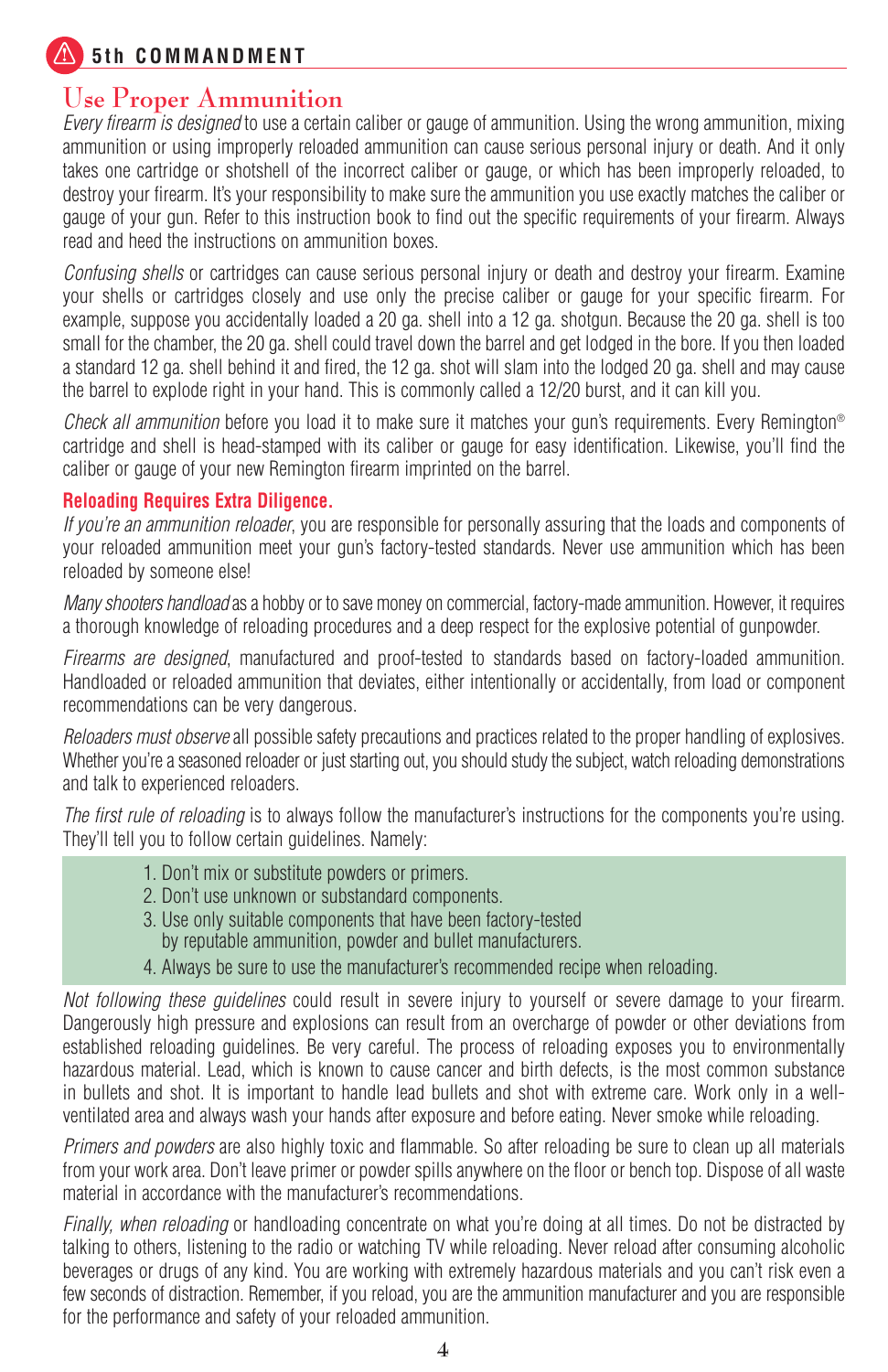## **6th COMMANDMENT**

# **If Your Gun Fails to Fire When the Trigger is Pulled, Handle With Care.**

*If for some reason* the ammunition doesn't fire when you pull the trigger, stop and remember the 1st Commandment of Firearm Safety – always keep the muzzle pointed in a safe direction. Keep your face away from the breech, then put the safety on, carefully open the action, unload the firearm and dispose of the cartridge safely. Remember that anytime there's a shell in the chamber, your gun is loaded and ready to use. Even if you tried to shoot and your gun didn't fire, treat your firearm as if it could still discharge.

# **7th COMMANDMENT**

# **Always Wear Eye and Ear Protection When Shooting.**

*Your sight and hearing* risk injury from shooting and should be protected at all times. Wear protective shooting glasses to quard against falling shot, clay target chips, powder residue, ruptured cartridge cases and even twigs and branches in the field. Also be sure to wear eye protection when you're disassembling or cleaning a gun so that



tensioned parts (like springs) and cleaning solvents don't come in contact with your eyes. Continued exposure to shooting noise can permanently damage your hearing. On the range, where shooting volume is the loudest, be sure to use the maximum protection of a headset. And learn to use ear protection in the field, especially in confined locations like duck blinds.

### **8th COMMANDMENT**

# **Be Sure the Barrel is Clear of Obstructions Before Shooting.**

*Before loading your gun*, open the action and make sure there's no ammunition in the chamber or magazine. Check the barrel for any obstructions or debris. Even a small amount of snow, mud, excess lubricant or grease in the bore can dangerously increase pressure and cause the barrel to bulge or burst when firing. Use a cleaning rod and patch to wipe away anti-rust compounds or any other residues or obstructions in the barrel. Never try to shoot out an obstruction by loading another shell and firing!

*When firing*, rely on your instincts. If the noise or recoil of your firearm seems weak, stop everything, unload your firearm and be sure nothing is lodged in the barrel. Remember the 12/20 burst? That's what can happen when the barrel is obstructed. So always be sure you're using the correct ammunition in your firearm and that it's free of obstructions.

### **9th COMMANDMENT**

# **Don't Alter or Modify Your Gun and Have it Serviced Regularly.**

*Your firearm has* been designed to operate according to certain factory specifications. You'll jeopardize your safety and that of others around you by attempting to alter its trigger, mechanical safety or other mechanisms. So never alter or modify your firearm in any way.



*Like any mechanical device*, a firearm is subject to wear. It must be maintained and periodically serviced to assure optimum safety and performance. Only a qualified service facility should service, repair or modify your Remington® firearm. Consult your instruction book for instructions on how to send your firearm to the factory or for the location of the nearest Remington repair station.

*Proper cleaning and lubrication* are also important to firearm maintenance and are necessary to assure accuracy, safety and reliability. Before cleaning, always make sure that your gun is completely unloaded. And always clean the barrel from the chamber end to the muzzle when possible.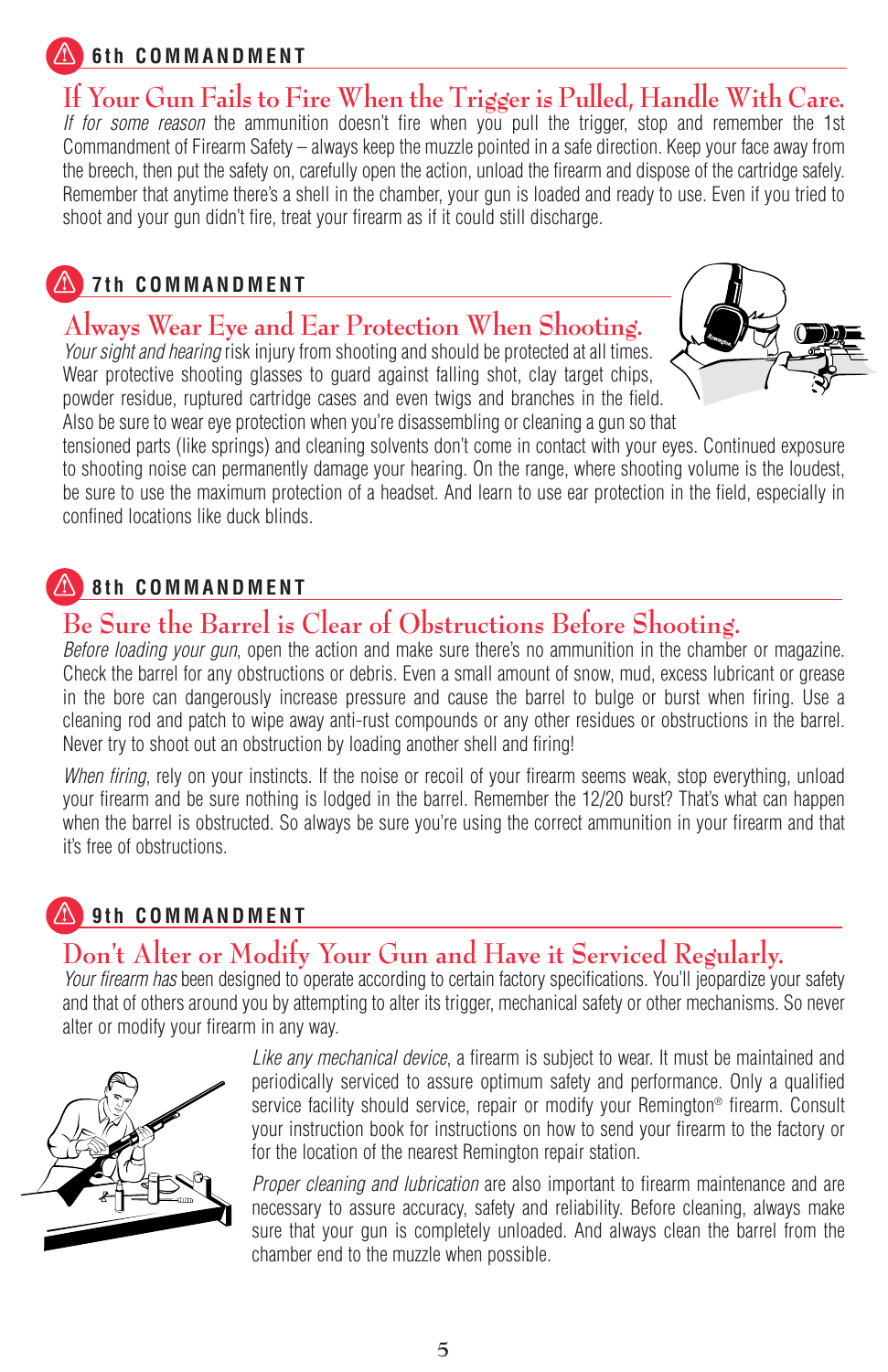*Make it a practice* to clean your bore every time you're going to shoot. Be sure to clean your entire gun before and after long-term storage and no less than once a year. It's also important to clean your gun whenever it's been exposed to adverse conditions such as rain, dirt, mud, snow, sleet or saltwater.

*For safe and dependable* operation of your firearm, all parts of your gun must be properly cleaned and lubricated. Periodically inspect the internal workings of your firearm to be sure they're clean and free of rust, unwanted dirt and debris.

*Use recommended lubricants* on your gun and do not over-lubricate. Excessive use of a non-recommended lubricant could adversely affect the function and safe operation of your firearm. Remember, you are responsible for the proper care and maintenance of your firearm. Failure to properly maintain your firearm can not only damage or ruin your firearm, it can expose you and others to unnecessary risks of personal injury or death.

*Remington® has a wide range* of firearm care products and resources for best results when cleaning your gun. Everything from solvents and lubricants to rods and patches. They're all available from your Remington dealer.

### **10th COMMANDMENT**

### **Learn the Mechanics and Handling Characteristics of Your Firearm.**

*Not all guns are alike.* They have different mechanical characteristics that dictate how you should carry and handle them. Anyone who plans to use a firearm should first become totally familiar with the type of firearm it is and the safe handling procedures for loading, unloading, carrying, shooting and storing it.

*Before you even unpack* your new Remington firearm, read this instruction book from cover to cover and familiarize yourself with the different component parts of the gun. Then read, understand and follow the Ten Commandments of Firearm Safety in this book.

**WARNING!** Discharging firearms in poorly ventilated areas, cleaning firearms or handling ammunition may result in exposure to lead, a substance known to cause birth defects, reproductive harm, cancer and other serious physical injury. Have adequate ventilation at all times. Wash hands thoroughly after exposure.



### **SHOOT SOBER!!**

*There's one other rule* that must be followed when handling firearms. In fact, respect for this rule is necessary in order to effectively practice the Ten Commandments of Firearm Safety. The rule is: SHOOT SOBER! Guns and alcohol or drugs make a deadly combination. Never consume anything that would mildly impair your judgment or physical coordination when you're using a firearm. A staggering percentage of the shooting accidents that occur every year involve alcohol or drugs. Be smart. Always shoot sober and stay alive.

**WARNING!** Failure to follow any of these safety rules may cause personal injury or death to the shooter or bystander and damage to property. Do not use a firearm until you fully understand and practice the Ten Commandments of Firearm Safety. If you have any questions about the safe use of a Remington firearm, write to us at Remington Arms Company, Inc., Consumer Service, P.O. Box 700, Madison, NC 27025-0700, or call us at 1-800-243-9700.

### **SPECIAL SAFETY RULES FOR MUZZLELOADERS**

In addition to the Ten Commandments of Firearm Safety, there are several guidelines specific to black powder guns that muzzleloaders must observe at all times to ensure their safety and the safety of others. The following is a brief overview of these guidelines. For full details, thoroughly read this instruction book.

### **MUZZLELOADING SAFETY RULES**

- 1. **NEVER** smoke while using your muzzleloader or while near any quantity of black powder or PYRODEX.®
- 2. **BEFORE LOADING, MAKE SURE THE FIREARM IS NOT ALREADY LOADED.** To make sure it is unloaded, insert the ramrod provided with the rifle into the bore to the breech plug and note its position at the muzzle. It should be approximately 1/4 inch below flush with the end of the barrel if the rifle is not loaded. **NOTE: Nothing can be attached to the ramrod while using it in this way. USE ONLY THE RAMROD PROVIDED.**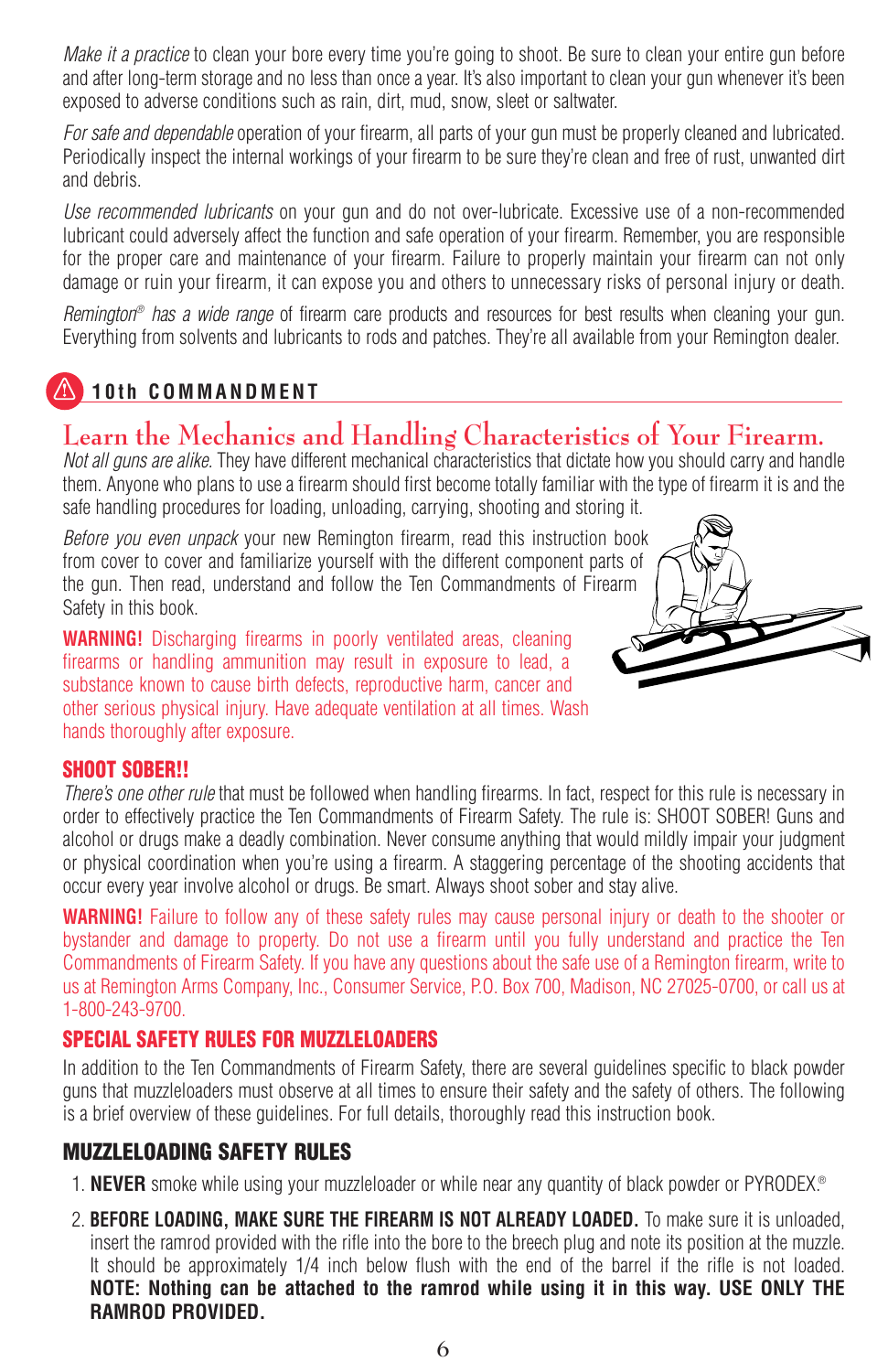- 3. **ALWAYS CHECK AND CLEAR THE FLASH HOLE THROUGH THE NIPPLE BEFORE SHOOTING. ALWAYS CHECK THE BARREL FOR OBSTRUCTIONS BEFORE LOADING AND SHOOTING.** Before checking for an obstruction, put the safety mechanism in the **'S'** position and open the bolt assembly and remove the percussion cap and residue from the nipple. Water, snow, mud or any other material can obstruct the barrel and cause barrel damage.
- 4. **USE BLACK POWDER OR PYRODEX® ONLY TO LOAD YOUR MUZZLELOADING FIREARM.** Never use even small amounts of smokeless powder, even if it is black in color. The use of any other propellant may cause injury or death to the shooter or bystanders and damage the firearm.
- 5. **NEVER EXCEED THE MAXIMUM RECOMMENDED POWDER CHARGE CONTAINED IN THIS BOOK.** To do so could result in injury or death to the shooter or bystanders.
- 6. **NEVER POUR POWDER DIRECTLY FROM A POWDER FLASK OR CONTAINER.** A sudden powder ignition from a lingering spark could cause the entire flask to explode. Use an individual charge from a powder measure when loading your rifle. Read and follow your powder manufacturer's procedures for powder storage.
- 7. **NEVER USE THE WRONG AMMUNITION COMPONENTS.** Only use ammunition components that exactly match the caliber markings on your firearm and are meant to be used together. Use only pure lead or Remington® brand loading components when shooting lubed conical bullets. Do not use any other lead alloys with lubed conical bullets as they may be too hard for proper and safe use in your muzzleloader.
- 8. **WHEN LOADING, BE CERTAIN POWDER, PATCHES AND PROJECTILES ARE IN THEIR PROPER SEQUENCE AND THAT THEY ARE COMPLETELY SEATED AGAINST ONE ANOTHER.** Serious personal iniurv or death can result if space is left between them. To provide a reference mark for future loadings, mark the ramrod at the muzzle once a projectile has been loaded to the proper depth. **NOTE:** Be sure to recheck the ramrod mark if you change loading components or alter the ramrod. See Picture 13 on page 15. Never attempt to shoot out a projectile that is not firmly seated against the powder charge or does not seat to the proper depth. Remove these projectiles following the instructions on pages 18 and 19.
- 9. **ALWAYS USE COTTON PATCHING.** The use of non-cotton patching could build up a static electric charge possibly creating a spark that could ignite the powder.
- 10. **NEVER POUND THE RAMROD.** Black powder and PYRODEX are impact sensitive and could ignite from impact. Keep the ramrod directly away from your face or body.
- 11. **KNOW THE RANGE OF YOUR FIREARM.** Muzzleloading projectiles have a range of more than one-half mile.
- 12. **IF THE FIREARM FAILS TO FIRE, BE PREPARED FOR A HANGFIRE.** Keep the muzzle pointed in a safe direction and wait no less than **one full minute** before opening the bolt. A spark may have reached the powder without any sound. **The rifle could fire at any moment during this minute.** If the rifle does not fire within a minute, carefully follow the directions on how to handle a misfire on pages 15 and 16.
- 13. **RENDER YOUR FIREARM INOPERABLE WHENEVER YOU ARE NOT SHOOTING.** Never place the percussion cap on the nipple until just before firing and remove it immediately if you do not fire. Never carry or store a loaded firearm in a building or a vehicle. Unload it by firing it into a suitable backstop before returning to your vehicle, entering a building, crossing or climbing up or down any obstacle that may prevent you from keeping full control over the firearm, such as a fallen tree, fence, treestand or slippery area. Failure to follow this rule may cause serious injury or death to the shooter or bystanders.
- 14. **BLACK POWDER LEAVES HEAVY CORROSIVE RESIDUES.** A thorough cleaning and lubing are absolute necessities before storage and prior to loading and shooting. Follow the cleaning instructions starting on page 19. Always carry loading and cleaning equipment with you in the field.
- 15. **NEVER USE THE WEATHER SHROUD FOR REPEATED SHOOTING.** It is intended for single shot usage. Always disassemble and clean the bolt assembly after shooting with the weather shroud. See page 22 for bolt assembly cleaning instructions.
- 16. **WARNING:** Discharging firearms in poorly ventilated areas, cleaning firearms or handling ammunition components may result in exposure to lead, a substance known to cause birth defects, reproductive harm, cancer and other serious physical injury. Have adequate ventilation at all times. Wash hands thoroughly after exposure.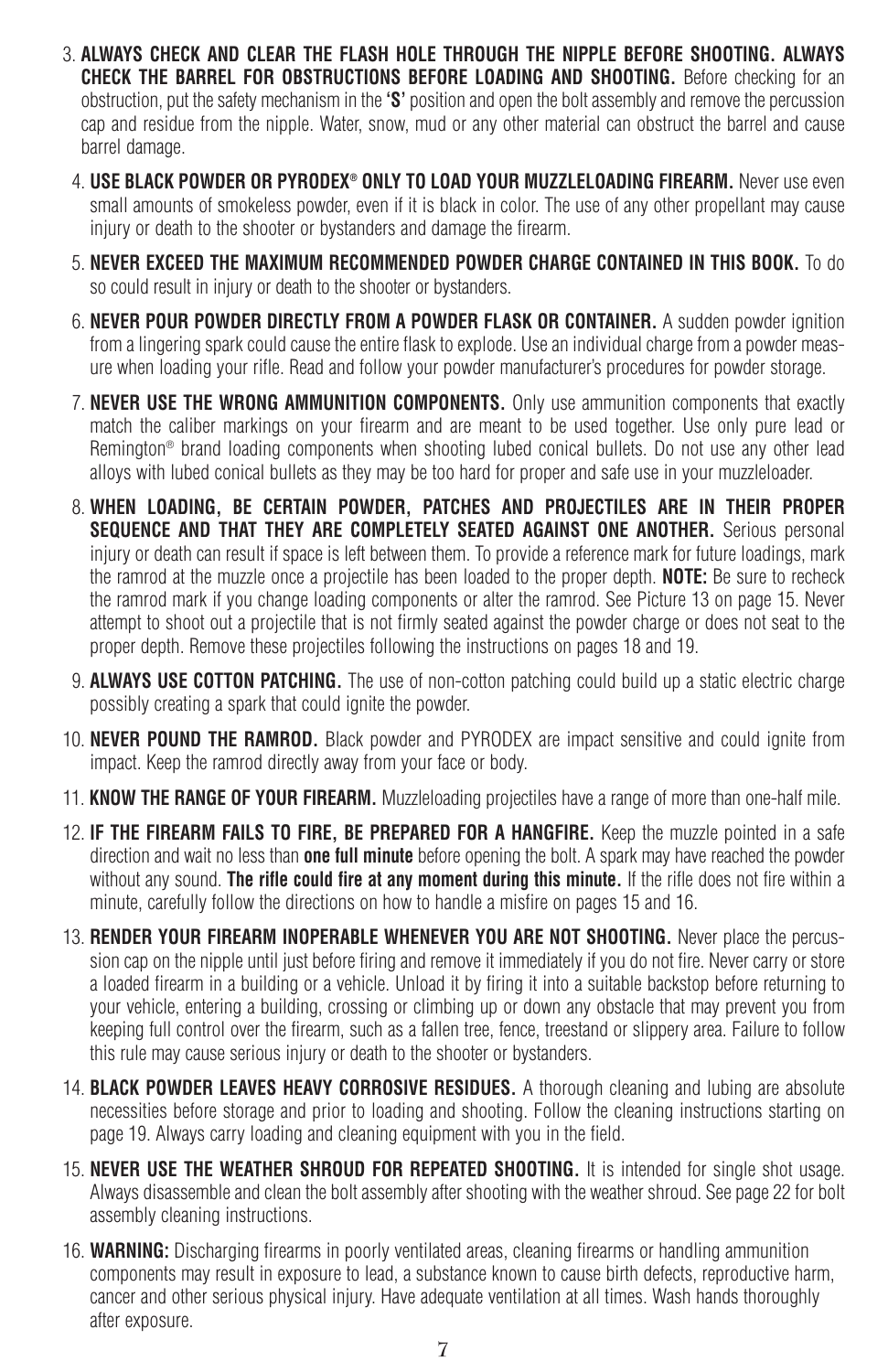**WARNING:** Failure to follow any of these muzzleloading safety rules may cause personal injury or death to the shooter or bystander and damage to property. Do not use a muzzleloader firearm until you fully understand and practice the Ten Commandments of Firearm Safety and the safety guidelines specific to black powder shooting, to your black powder firearm and to your black powder ammunition components. If you are unfamiliar with black powder firearms, seek professional instruction from a qualified organization such as the International Black Powder Hunting Association, National Muzzleloading Rifle Association, National Rifle Association or your State Hunter Safety program. If you have any questions about the safe use of a Remington® black powder firearm, write to us at Remington Arms Company, Inc., Consumer Services, P.O. Box 700, Madison, NC 27025-0700 or call us at 1-800-243-9700.

### **DON'T KEEP THIS TO YOURSELF.**

*Now that you're a gun owner* you have the obligation to help ensure that shooting sports are safe for everyone – participants and bystanders alike. You can do that by practicing these principles of firearm safety and passing them on to others – especially new shooters. Set an example for beginners. Be a guide to their safe entry into the exciting world of shooting sports. Invest your time and patience for the love of the sport and for its future. After all, it's your love of the sport that led you to buy a new Remington.

*Firearm ownership* is a right and privilege. It's a right guaranteed in this nation's Constitution. It's a privilege which carries with it a personal responsibility to use your firearm in a way which will ensure your safety and the safety of others. The preservation of this right and privilege depends on the personal commitment of you and your fellow shooters to the safe and responsible use of firearms. Let the Ten Commandments of Firearm Safety outlined in the book guide you at all times. Teach and promote these rules whenever you can. Remember, firearm safety depends on you! That's the only way to really enjoy your new Remington firearm and to preserve sport shooting as we know it today.

# **Model 700™ ML In-Line Muzzleloading Rifle**

*Congratulations on your choice* of a Remington. With proper care, it should give you many years of dependable use and enjoyment.

*For best results*, we recommend that you use **Remington Loading Components** – the components used in factory testing your firearm against our exacting function and performance standards.





# **Firearm Safety**

*A person using a firearm* has assumed an enormous responsibility. You must use your firearm in a way that will ensure not only your own safety, but that of others. Safe firearm handling is not a part-time or occasional requirement – it is a full-time responsibility. You **must** know how to use your firearm safely at **all** times under **all** circumstances. **Never** use any firearm without a complete understanding of how it works and how to use it safely.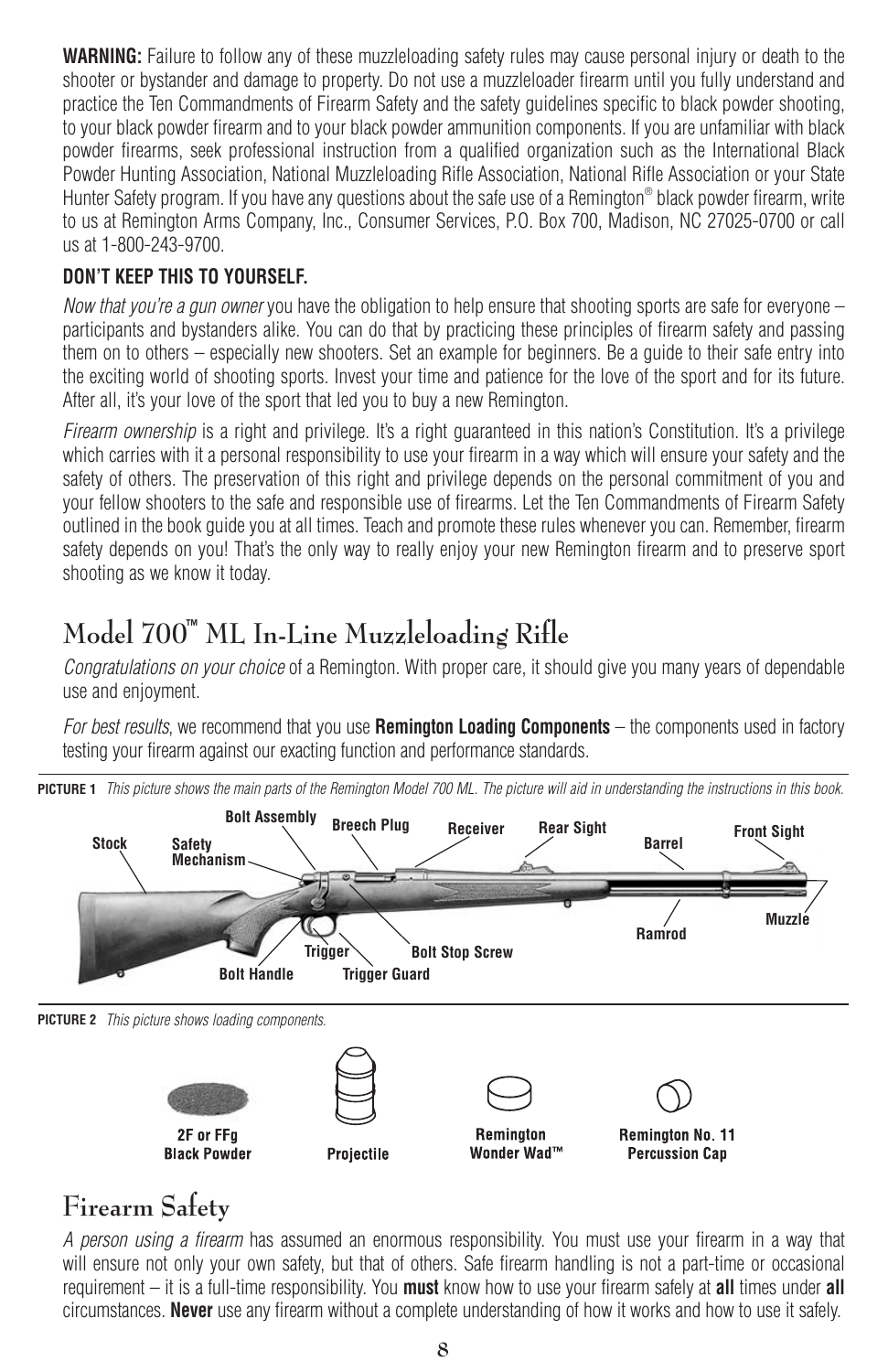*This instruction book* is intended to help you learn how to properly and safely use and care for your Remington® firearm. Only when you understand and can **safely** practice **all** of the instructions in this book, should you begin to use the firearm with live ammunition.

*If you are unfamiliar* with muzzleloading firearms, seek professional instruction from a qualified organization such as the International Black Powder Hunting Association, National Muzzleloading Rifle Association, National Rifle Association or your State Hunter Safety program.

*If you loan or sell* this firearm, this book must accompany the firearm.

*Replacement books* are available from Remington at no charge.

*If you have any questions* concerning the safe use of your Remington firearm, write to us at Remington Arms Company, Inc., Consumer Services, P.O. Box 700, Madison, NC 27025-0700.

# **Important Parts of the Firearm**

# **The Safety Mechanism**

*The safety mechanism* provides protection against accidental or unintentional discharge under normal usage when properly engaged and in good working order. The safety mechanism is not a substitute for following the rules of safe gun handling.

*To engage the safety mechanism*, pull the safety mechanism fully to the rear towards the 'S' position. See Picture 3.

*Always put the safety mechanism* in the 'S' position before handling, loading or unloading the firearm.

*When you are ready to fire* the firearm, push the safety mechanism forward towards the 'F' position to disengage the safety mechanism. See Picture 4.

*Do not touch the trigger* while moving the safety mechanism. Your fingers and all other objects should be kept outside of the trigger guard and away from the trigger until you are actually ready to fire by pulling the trigger.

*Never pull the trigger* when the safety mechanism is in the 'S' position.

*Even when you think* the safety mechanism is in the 'S' position, careless handling can cause the firearm to fire. SEE THE TEN COMMANDMENTS OF FIREARM SAFETY ON PAGE 2.

# **To Install Bolt Assembly**

*The bolt assembly* houses the firing pin and mainspring.



- 1. Point the firearm in a safe direction.
- 2. Put the safety mechanism in the 'S' position.
- 3. Check to be sure there is no percussion cap or percussion cap residue on the nipple and there is no charge in the barrel. See instructions on using the ramrod to check for a charge in the barrel on page 6.

**WARNING!** If there is a charge in the barrel, do not attempt to remove it by shooting it out if you are unsure what the charge is or if you are unsure if the charge is safe. Instead, remove the charge using the instructions on pages 18 and 19.

- 4. Remove the bolt stop screw from the receiver. See Picture 5.
- 5. Slide the bolt assembly into the receiver and align the firing pin head with the slot cut in the rear of the receiver. Also, align the long slot in the bolt body with the hole for the bolt stop screw in the receiver. See Picture 6.
- 6. Screw the bolt stop screw into the receiver until the head of the screw stops firmly against the bottom of the counterbore. (The end of the screw will be inside the slot in the bolt body.) DO NOT OVER-TIGHTEN.
- 7. Slide the bolt assembly fully forward into the receiver.
- 8. To place the bolt assembly in the closed, ready to fire position, push the bolt handle down.







**Bolt Stop Screw** 

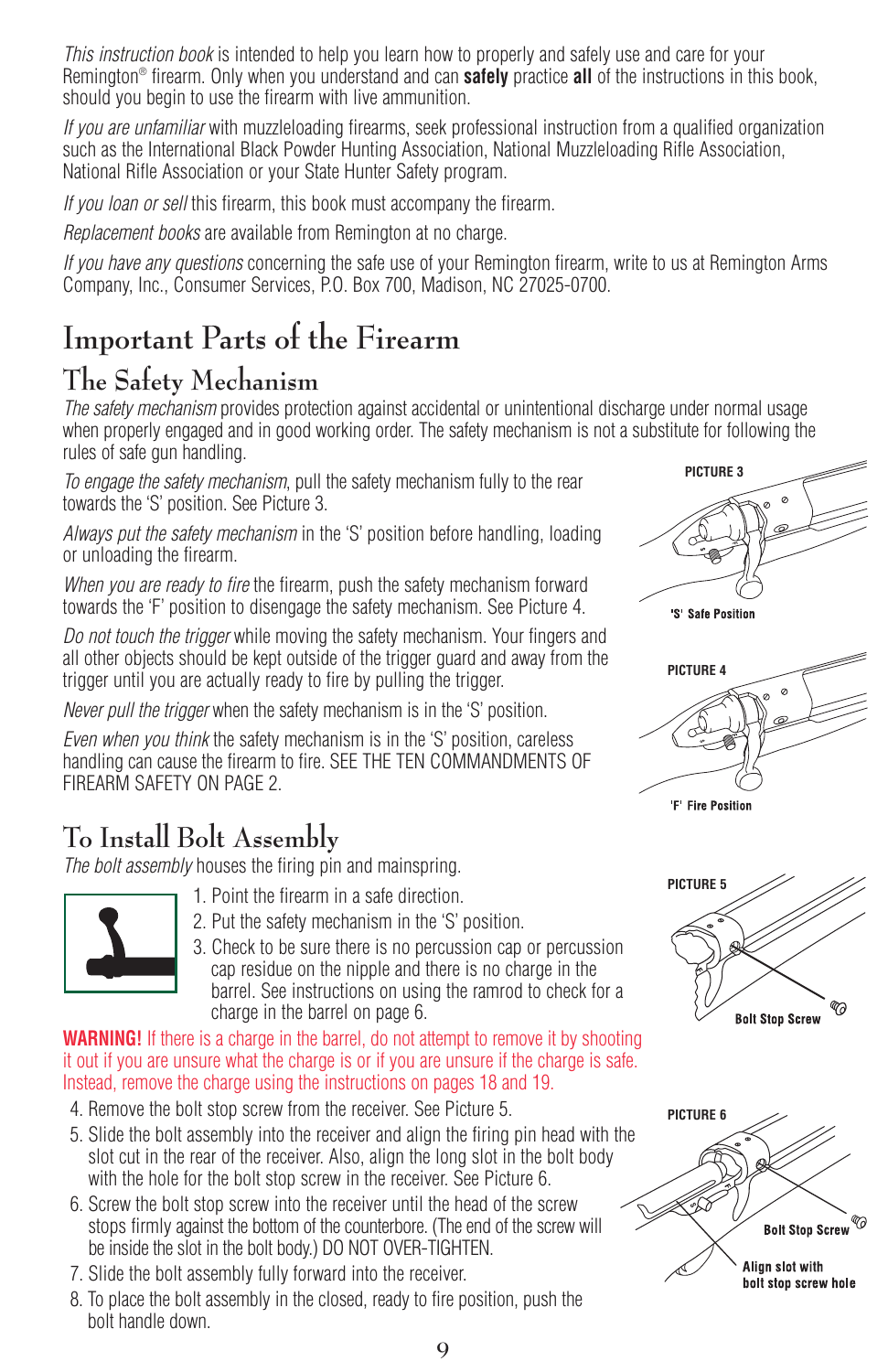# **To Remove Bolt Assembly**

- 1. Point the firearm in a safe direction.
- 2. Put the safety mechanism in the 'S' position. Do not touch the trigger while moving the safety mechanism.
- 3. Raise the bolt handle to open the bolt.
- 4. Check to be sure there is no percussion cap or percussion cap residue on the nipple and there is no charge in the barrel. See instructions on using the ramrod to check for a charge in the barrel on page 6.

**WARNING!** If there is a charge in the barrel, do not attempt to remove it by shooting it out if you are unsure what the charge is or if you are unsure if the charge is safe. Instead, remove the charge using the instructions on pages 18 and 19.

- 5. Remove the bolt stop screw from the receiver. Never attempt to remove the bolt stop screw with the bolt handle down.
- 6. Slide the bolt out of the receiver.

# **The Trigger Assembly**

*Pulling the trigger* fires the firearm.

*The trigger is adjusted* at the factory. All adjustments to the trigger assembly and firing mechanism must be made by the factory or a REMINGTON® AUTHORIZED GUNSMITH.

**WARNING!** NEVER remove the trigger mechanism or make adjustments to the trigger or trigger assembly. **WARNING!** NEVER put your finger on the trigger unless you are going to fire the firearm.

# **The Barrel**

*The inside of the barrel* must be clean and free of obstructions.

### **l. TO CHECK THE INSIDE OF THE BARREL:**

- 1. Point the firearm in a safe direction.
- 2. Put the safety mechanism in the 'S' position.
- 3. Check to be sure there is no percussion cap or percussion cap residue on the nipple and there is no charge in the barrel. See instructions on using the ramrod to check for a charge in the barrel on page 6.

**WARNING!** If there is a charge in the barrel, do not attempt to remove it by shooting it out if you are unsure what the charge is or if you are unsure if the charge is safe. Instead, remove the charge using the instructions on pages 18 and 19.

- 4. Remove the bolt assembly. See instructions on this page.
- 5. Remove the breech plug. See instructions on page 11.
- 6. Look through the inside of the barrel from the breech end to the muzzle. See Picture 1 on page 8.

### **ll. TO REMOVE OBJECT FROM INSIDE THE BARREL:**

(To remove a charge, see REMOVING A CHARGE on pages 18 and 19.)

- 1. Use the ramrod with extension and handle.
- 2. With the breech plug removed, push the ramrod through the barrel from the breech end to the muzzle to remove the object.
- 3. If an object cannot be easily pushed out of the barrel with a ramrod, return the firearm to the factory or a REMINGTON AUTHORIZED GUNSMITH.

**WARNING!** NEVER try to remove an object from the barrel by firing it out. This may cause serious damage to the firearm and injury or death to the shooter or bystanders.

### **lll. TO CLEAN THE BARREL FOLLOW THE INSTRUCTIONS SHOWN ON PAGES 20 AND 21.**

Before loading the firearm, make sure the inside of the barrel is free of dirt or other obstructions.

# **To Install the Breech Plug**

**WARNING!** If the nipple is in the breech plug when you are installing it, make sure there is no percussion cap on the nipple.

1. With nothing in the barrel and a clean breech plug, apply Remington Wonder Lube<sup>®</sup> paste for black powder generously onto the breech plug threads. Avoid putting Remington Wonder Lube paste for black powder on the front face of the breech plug. See Picture 7. This will foul the powder that comes in contact with it, increasing the chances of a misfire or hangfire.

**PICTURE 7**Avoid putting Remington Wonder Lube<sup>®</sup> on the front face of the Breech Plug.



**Breech Plug**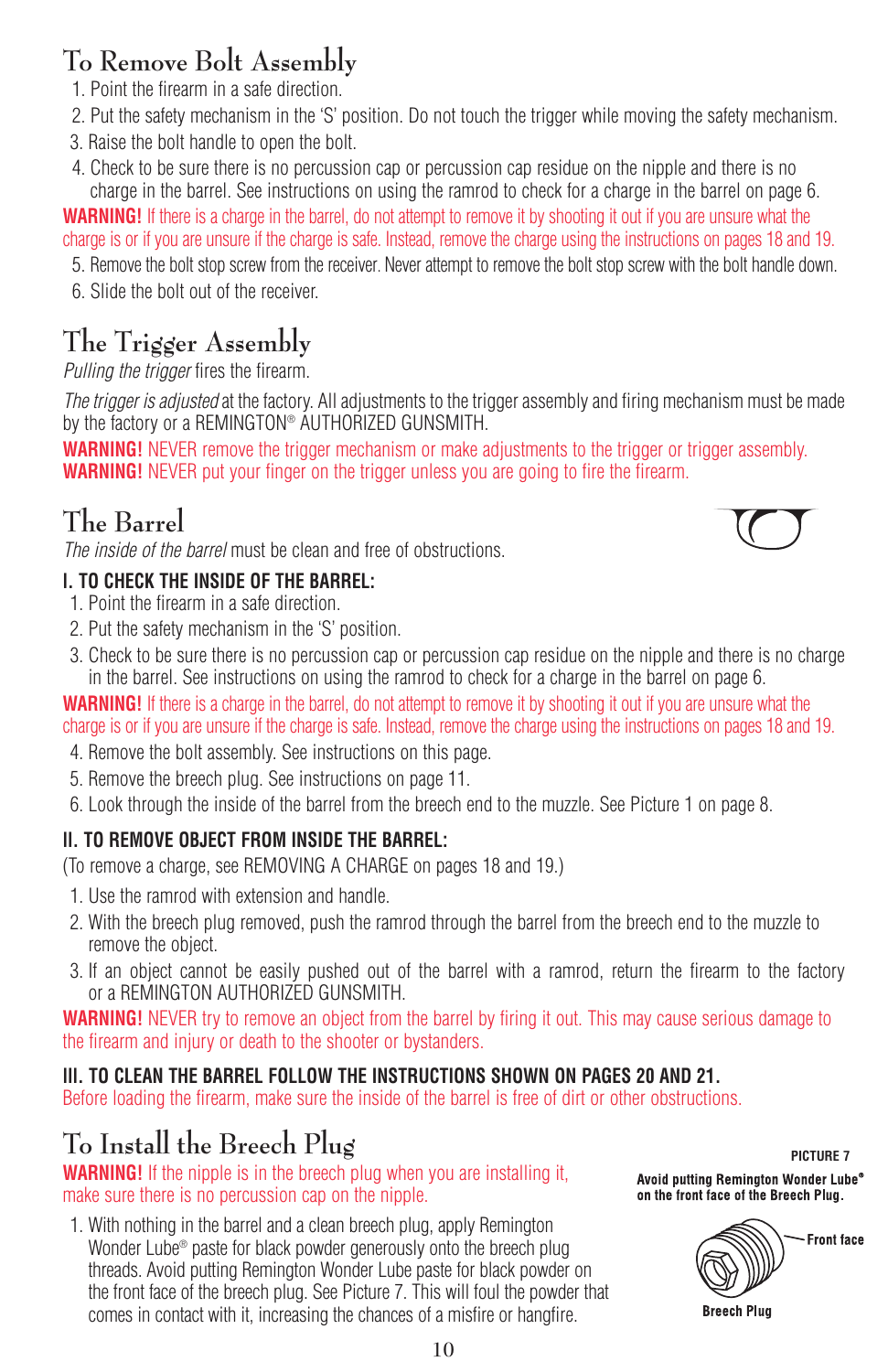- 2. With the bolt assembly and bolt stop screw removed, place the breech plug in the bolt assembly clearance hole in the receiver, with the hexagon wrench flats facing rearward.
- 3. Slide the breech plug through the receiver until it stops against the rear of the barrel.
- 4. Use the hexagon end of the combination wrench provided or a standard 7/16" socket with a long extension to thread the breech plug into the rear of the barrel. Start it by hand at first to ensure it is not cross threaded.
- 5. Make sure the breech plug is tightened snugly and the back face of the breech plug is even with the front edge of the ejection port in the receiver. Do not over-tighten. See Picture 8.

**WARNING!** THE BREECH PLUG MUST BE SEATED CORRECTLY IN THE BARREL TO ENSURE THE PROPER AND SAFE OPERATION OF THE FIREARM. DO NOT ATTEMPT TO FIRE THE RIFLE if the breech plug will not thread in smoothly and tighten snugly with the BACK FACE of the breech plug even with the FRONT EDGE of the ejection port in the receiver. If the breech plug cannot be seated correctly, return the firearm to the factory or a REMINGTON® AUTHORIZED GUNSMITH.

# **To Remove the Breech Plug**

### **WARNING:** If the nipple is in the breech plug as you are removing it, make sure there is no percussion cap on the nipple.

- 1. Point the firearm in a safe direction.
- 2. Put the safety mechanism in the 'S' position.
- 3. Raise the bolt handle to open the bolt.



4. Check to be sure there is no percussion cap on the nipple or percussion cap residue remaining on the nipple and there is no charge in the barrel. See instructions on using the ramrod to check for a charge in the barrel on page 6.

**WARNING:** If there is a charge in the barrel, do not attempt to remove it by shooting it out if you are unsure what the charge is or if you are unsure if the charge is safe. Instead, remove the charge using the instructions on pages 18 and 19.

- 5. Remove the bolt assembly and bolt stop screw. See instructions on page 10.
- 6. Use the hexagon end of the combination wrench provided or a standard 7/16" socket with a long extension to remove the breech plug from the barrel.
- 7. If the breech plug can not be removed with reasonable force using a 7/16" socket with extension, return the firearm to the factory or a REMINGTON AUTHORIZED GUNSMITH.

# **To Install the Nipple**

- 1. With an empty barrel and a clean nipple, apply Remington Wonder Lube® paste for black powder to the threads of the nipple. This will protect it from the highly corrosive powder residues left from shooting black powder or PYRODEX® and ensure its easy removal. Avoid putting Remington Wonder Lube paste for black powder on the front face of the nipple. This will foul the powder charge that comes in contact with it, increasing the chances of a misfire or hangfire.
- 2. With the breech plug installed and the bolt stop screw and bolt assembly removed, thread the nipple into the breech plug. Start threading by hand to ensure that it is not cross-threaded and then use the combination wrench. Be sure that the end of the nipple is seated snugly against the bottom of the nipple hole in the breech plug. Do not over-tighten. See Picture 9.

**WARNING:** THE NIPPLE MUST BE SEATED CORRECTLY IN THE BREECH PLUG TO ENSURE THE PROPER AND SAFE OPERATION OF THE FIREARM. DO NOT ATTEMPT TO FIRE THE RIFLE if the nipple cannot be seated correctly. Return the firearm to the factory or a REMINGTON AUTHORIZED GUNSMITH.

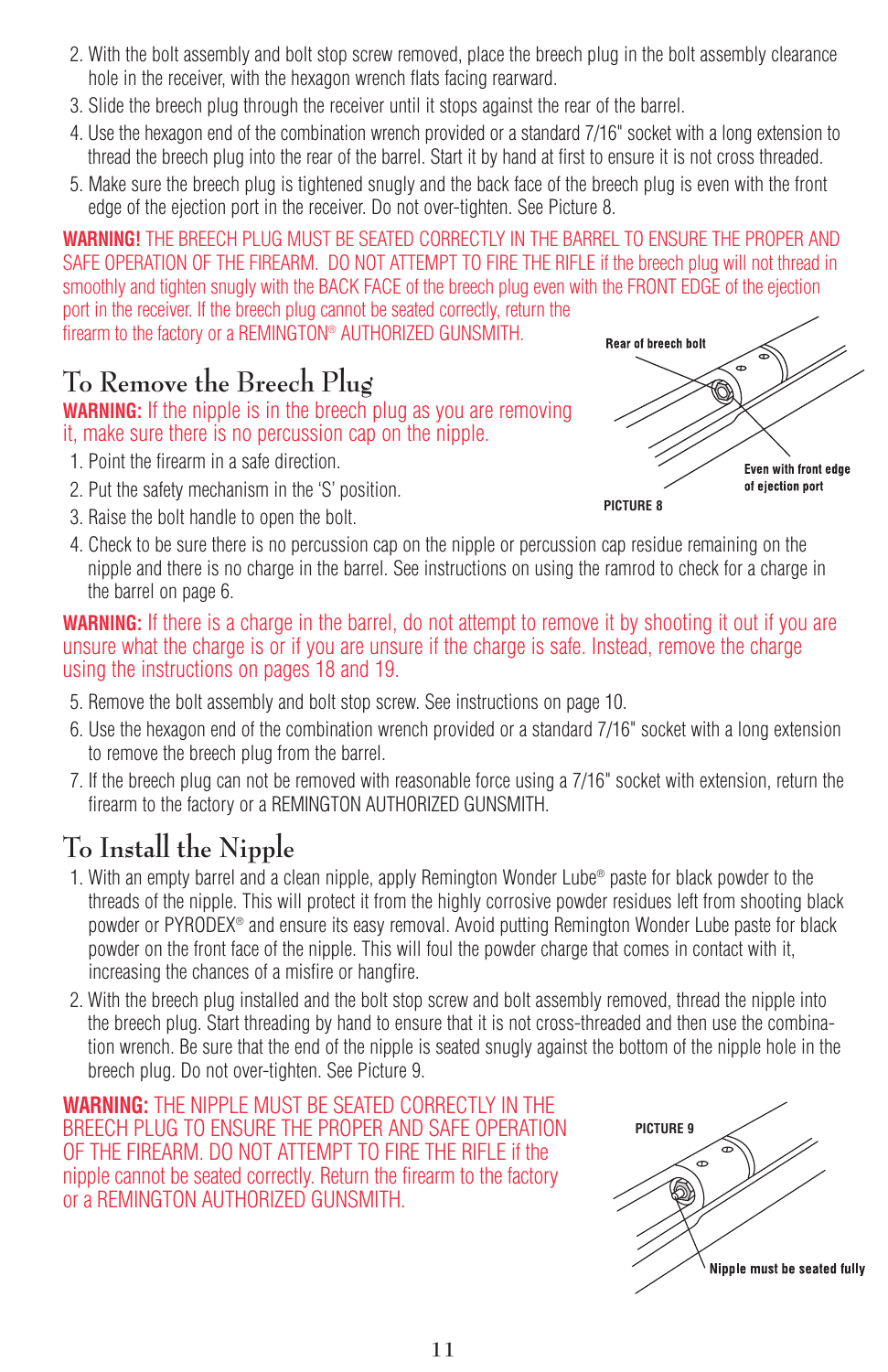# **To Remove the Nipple**

**WARNING!** Never attempt to remove the nipple with a percussion cap on it.

- 1. Point the firearm in a safe direction.
- 2. Put the safety mechanism in the 'S' position.
- 3. Raise the bolt handle to open the bolt.
- 4. Check to be sure there is no percussion cap on the nipple or percussion cap residue remaining on the nipple and there is no charge in the barrel. See instructions on using the ramrod to check for a charge in the barrel on page 6.

**WARNING!** If there is a charge in the barrel, do not attempt to remove it by shooting it out if you are unsure what the charge is or if you are unsure if the charge is safe. Instead, remove the charge using the instructions on pages 18 and 19.

# **Loading and Shooting Procedures**

**Use Black Powder or PYRODEX**® **Only**

### *Never use modern* **smokeless gun powder even if it is black in color. Never use any powder other than black powder or PYRODEX in a muzzleloader. The use of any other propellant will cause serious injury or death to the shooter and bystanders and damage to the firearm.**

*Prior to loading and shooting* the firearm, refer to the cleaning instructions starting on page 19. It is essential your gun is clean for proper safety, function and accuracy.

# **Black Powder and PYRODEX**

*Black powder is the name* that identifies the type of powder that is safe to use in muzzleloading firearms and DOES NOT REFER TO ALL POWDERS THAT ARE BLACK IN COLOR. Some modern smokeless powders are black in color but are designed to be used only in modern centerfire cartridges and shotgun shells. Be sure to identify the powder as a type to be used in muzzleloading firearms by the name and NOT THE COLOR.

*PYRODEX is a black powder replica* that is intended for use in percussion type muzzleloading firearms and is the ONLY black powder replica that is safe to use in this Remington® Model 700™ ML Muzzleloading rifle. **PYRODEX is intended to be used as a volume-to-volume replacement for black powder** and will produce similar velocities and pressures as the same **volume** of the appropriate granulation of black powder. Thus, a volumetric powder measure that is set to measure 100 grains of black powder can be filled with PYRODEX instead to achieve similar results. This measure will only contain approximately 80 grains of PYRODEX. PYRODEX is used on a volume-to-volume replacement basis and NOT ON A WEIGHT-TO-WEIGHT BASIS.

### **WARNING! The use of ANY quantity of smokeless gun powder in this muzzleloading firearm will produce dangerously high pressures which WILL result in serious injury or death to the shooter and bystanders, and damage to the firearm.**

*Black powder is available* in four powder grain sizes which are identified by a series of 'F's' marked on the container.

2F or FFg – Used in .45 caliber or larger guns. **This is the granulation recommended for use in this muzzleloading rifle. Do not use any other granulation.**

PYRODEX is available in two grain sizes identified by an 'RS' or 'P' on the container.

PYRODEX RS – Stands for Rifle and Shotgun powder and is designed for use in all calibers of percussion type muzzleloading rifles and shotguns. **PYRODEX RS is recommended for use in this muzzleloading rifle. Do not use any other designation.**

**WARNING! ONLY 2F OR FFg black powder or PYRODEX RS should be used in this rifle.**

**Never exceed the maximum quantity of powder for a particular projectile in the loading charts on pages 16 and 17.**

**Failure to comply with any of these warnings could result in serious personal injury or death to the shooter or bystanders and damage to the firearm.**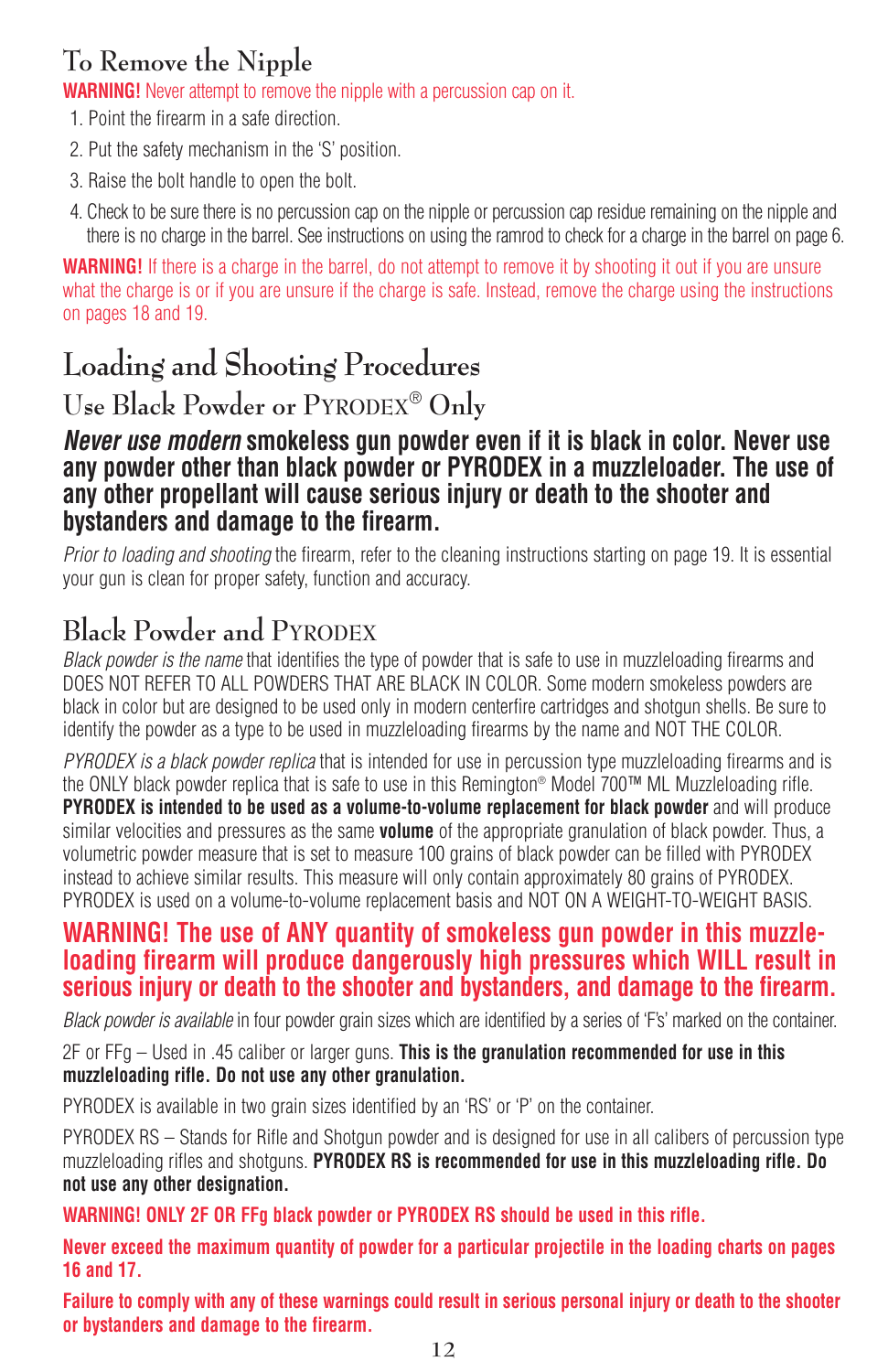# **Selecting the Projectile**

**NOTE:** It is recommended that for safety and performance, only Remington® brand loading components made to Remington's exacting standards, be used in the Remington Model 700™ ML muzzleloading rifle.

*There are three projectile types* that can be fired safely and accurately in this rifle. They are the saboted conical, the lubed conical and the patched round ball. See Picture 10.



**The Saboted Conical:** With a saboted projectile, the sabot engages the barrel rifling (rather than the projectile itself) to provide a gas seal as well as to provide the rotation necessary to stabilize the projectile in flight.



A smaller-than-bore-size projectile can be used with a sabot resulting in higher muzzle velocity, flatter trajectory.

**Saboted Conical** 

The sabot is self-lubricating, so there is no need to use additional lubrication when shooting saboted projectiles.

Never use a patch with a conical projectile that is to be used with a sabot.



Lubed Conical seal as well as the rotation necessary to stabilize the projectile in flight. Never use a patch or sabot with a lubed conical projectile.

Always use lubricant with any projectile that is not to be used with a sabot.



**Patched Round Ball**  **The Patched Round Ball:** With a patched round ball, the lubed cloth patch serves the same purpose as the sabot does with the saboted conical projectile type. It engages the rifling to provide a gas seal as well as the rotation necessary to stabilize the ball in flight.

**The Lubed Conical:** With the lubed conical, the projectile itself engages the rifling to provide a gas

**WARNING:** The patch should be well lubricated and made of cotton to avoid building a static electric charge in the barrel as the projectile is being seated on the powder charge. A non-cotton patch could create a spark and ignite the powder charge causing serious injury or death to the shooter or bystanders.

**Remington Wonder Wads:** The Remington Wonder Wad™ can be used with any of the three types of projectiles that can be used in this firearm. It is to be placed between the powder and projectile in the barrel. It acts as a secondary gas seal and expands to fill the bore and grooves in the barrel as the pressure builds behind the wad and the projectile. This reduces gas blow-by and helps improve velocity and accuracy. In addition, the Remington Wonder Wad helps clean and lubricate the barrel as it is being loaded as well as upon firing. As a result, more shots can be fired before the barrel must be cleaned.

**WARNING:** Except for the sabot and cotton patch, the Remington Wonder Wad is the only approved loading component to go between the projectile and powder.

Never use a jacketed bullet without a sabot in this muzzleloading rifle. Only pure lead or Remington brand lubed projectiles, specifically designed for muzzleloading, are meant to be used without a sabot.

Never use a sabot with a round ball. The sabot is not designed for a round ball and could easily separate from the powder charge creating a dangerous air gap.

Be absolutely certain that loading components are used only as they were intended to be used and are properly used together.

# **Loading the Powder and Projectile**

Loading the Remington Model 700 ML consists of three steps. These steps are:

- 1. Load the Powder.
- 2. Load the Projectile.
- 3. Place the Percussion Cap on the Nipple.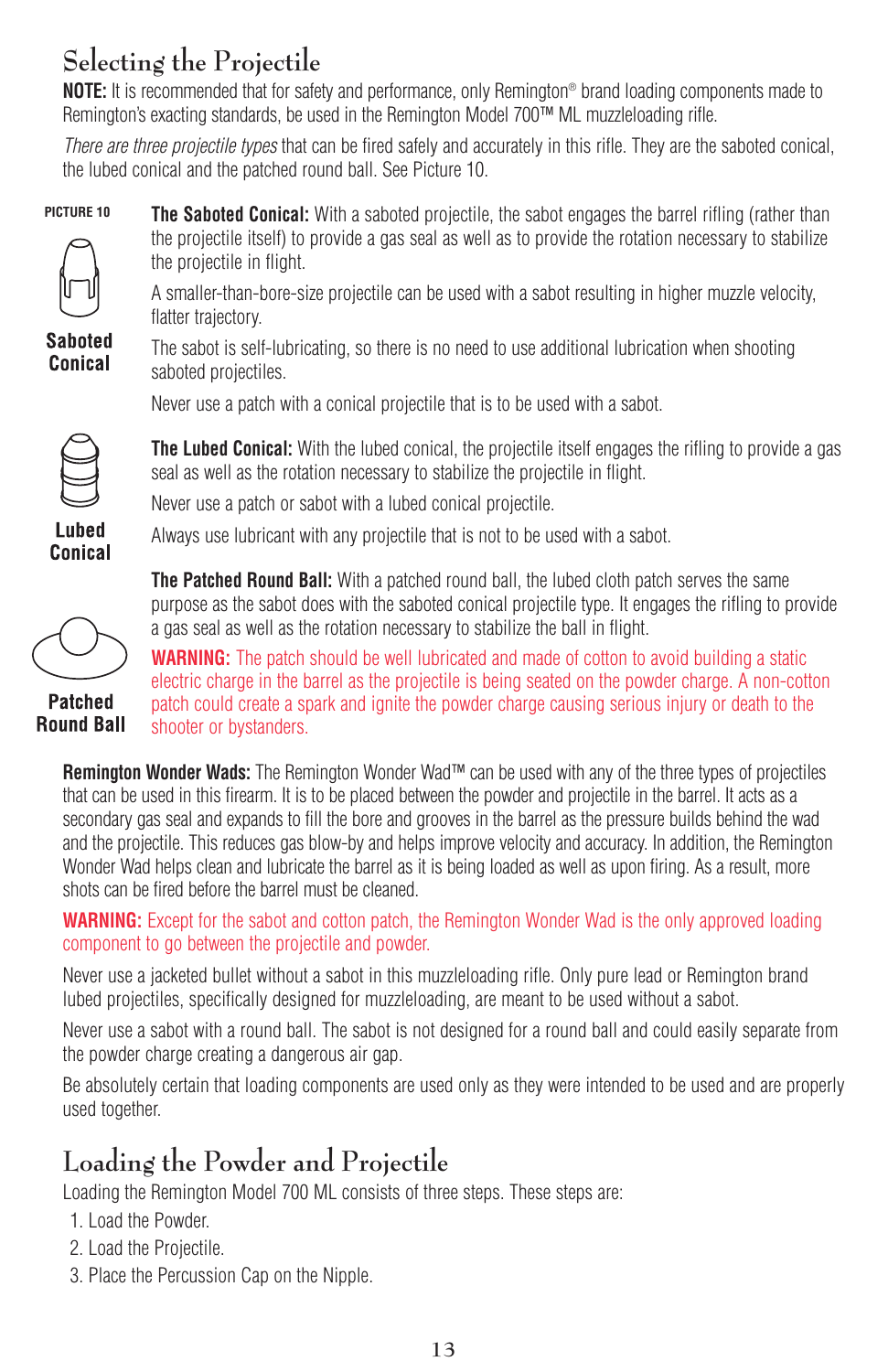# **Before Loading Make Sure:**

- 1. The firearm is in good working order.
- 2. The firearm is pointed in a safe direction.
- 3. The safety mechanism is in the 'S' position. See page 9.
- 4. The bolt assembly is in the open position. See page 9.
- 5. There is no percussion cap on the nipple or percussion cap residue on the nipple.
- 6. The firearm is not already loaded. See page 6.
- 7. The barrel is free from obstructions. See page 10
- 8. The breech plug is seated in the barrel. See pages 10 and 11.
- 9. The nipple is seated in the breech plug. See page 11.
- 10. The flash hole through the nipple is clear.
- 11. You are wearing ear and eye protection.
- 12. You are in a place that is safe to shoot.
- 13. You are using only the correct loading components for this rifle.

### **I. LOADING THE POWDER**

**WARNING:** Do not attempt to load the firearm until you have read and understand this book in its entirety and all 13 of the conditions listed here on this page have been met.

- 1. Using the ramrod with extension handle and cleaning jag, swab the bore to the breech plug with a cleaning patch that has been saturated with Remington® All-Natural Bore Cleaner to remove any debris or fouling that may have accumulated in the bore while the rifle was in storage.
- 2. Swab the bore with cleaning patches until the patches come out clean and dry.
- 3. Swab the bore with a cleaning patch lubed with Remington Wonder Lube® paste for black powder.
- 4. Point the firearm in a safe direction and fire at least two percussion caps to make sure the flash hole through the nipple is clear and dry. Residual bore cleaner at the breech could saturate the powder and increase the possibility of a misfire or hangfire.

**WARNING:** Wait at least one full minute after firing the last round or percussion cap before pouring powder into the bore to allow time for any residual sparks to be extinguished.

- 5. Place the butt of the rifle on a firm, stable surface with the muzzle pointed up and well away from your body. **Treat the firearm as if it could go off at any time.**
- 6. Use an individual powder measure to pour the correct amount of powder into the bore.

**WARNING:** Make sure you are using 2F or FFg black powder or PYRODEX® RS only.

Never use ANY quantity of any other powder.

Never pour powder directly into the muzzle from a powder flask or container. A lingering spark could ignite the entire container of powder. Always use an individual charge measure.

Never exceed the maximum charge listed on pages 16 and 17.

### **NEVER USE CENTERFIRE POWDER CHARGING EQUIPMENT FOR BLACK POWDER.**

- 7. Keep the muzzle pointed up and away from your body at all times to keep the powder in the bottom of the barrel and to avoid accidents or injuries.
- 8. Proceed to load the projectile.

### **II. LOADING THE PROJECTILE**

### **WARNING:** Do not attempt to load the firearm until you have read and understand this book in its entirety and all 13 of the conditions listed under "BEFORE LOADING MAKE SURE" at the top of this page.

- 1. Keep the butt of the rifle on a firm, stable surface with the muzzle pointed up and away from your body.
- 2. If you choose to use a Remington Wonder Wad,™ place it evenly on the muzzle so it plugs the entire bore. Push the wad into the bore a short distance with a short starter.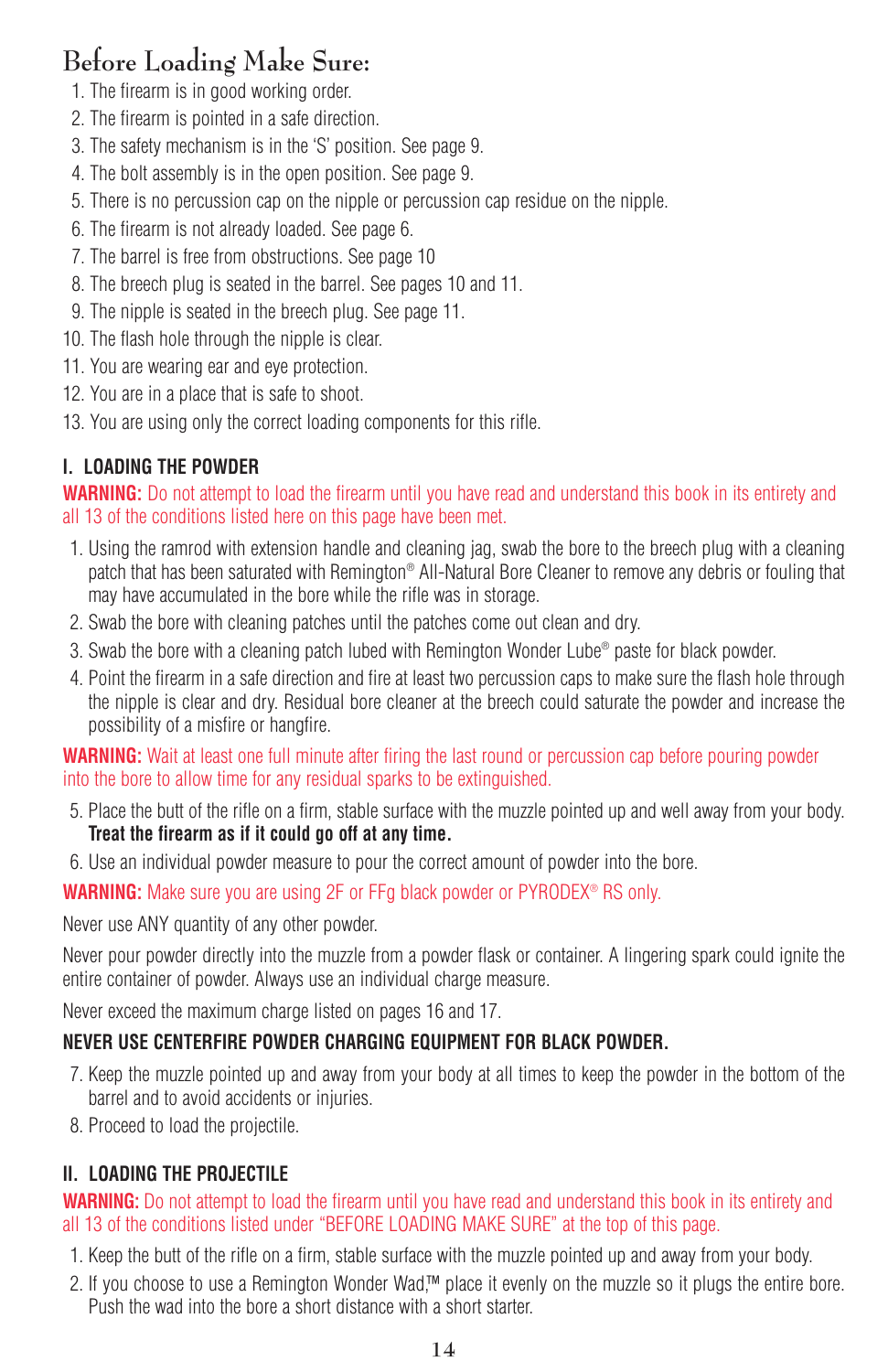- 3. Load ONE of the projectiles as follows:
	- To load a Saboted Conical, firmly seat the projectile in the sabot and push the sabot and projectile into the bore by hand. See Picture 11.
	- To load a Lubed Conical, push the lubricated projectile by hand into the bore. See Picture 11.
	- To load a Patched Round Ball, lay a lubricated patch evenly over the muzzle and push a round ball into the center of the patch and into the bore by hand. See Picture 11.
- 4. Use the ball end of a short starter to start the projectile and align it with the bore. Push the projectile approximately six inches into the bore with the shaft of the short starter.
- 5. Use the ramrod to seat the projectile (and Remington® Wonder Wad™ if used) firmly on the powder charge. See Picture 12.

### **WARNING:** Do not pound on the ramrod to seat the projectile. Black powder and PYRODEX® are impact sensitive and may ignite from impact. The impact may also deform the projectile, adversely affecting accuracy.

6. Be sure the projectile is firmly seated on the powder charge so there isn't a gap between the powder and the projectile. To provide a reference mark for future loadings, mark the ramrod at the muzzle once a projectile has been loaded to the proper depth. See Picture 13.

**NOTE:** Be sure to recheck the ramrod mark if you change loading components or alter the ramrod.

7. Remove the ramrod from the barrel and replace it in the stock under the barrel.



# **How to Handle a Misfire and Hangfire**

*The Remington Model 700™* has been designed to fire the instant that you pull the trigger. If, however, the powder and/or percussion cap are damp, a hangfire or misfire may occur. A hangfire occurs when the rifle fires up to several seconds after the trigger is pulled. A misfire occurs when a loaded rifle does not fire when the trigger is pulled.

### **In the case of a misfire or hangfire, proceed as follows:**

- 1. Keep the rifle pointed in a safe direction for at least one full minute with the bolt in the closed position. **BE PREPARED FOR THE RIFLE TO FIRE AT ANY INSTANT.**
- 2. After no less than one minute open the bolt assembly, keeping the rifle pointed in a safe direction.
- 3. Put the safety mechanism in the 'S' position. See page 9.
- 4. Remove the percussion cap from the nipple and use a nipple pick to ensure that the flash hole through the nipple is clear.
- 5. Place a new percussion cap on the nipple.
- 6. Close the bolt assembly.



**PICTURE 12**

Projectile seated firmly on powder charge



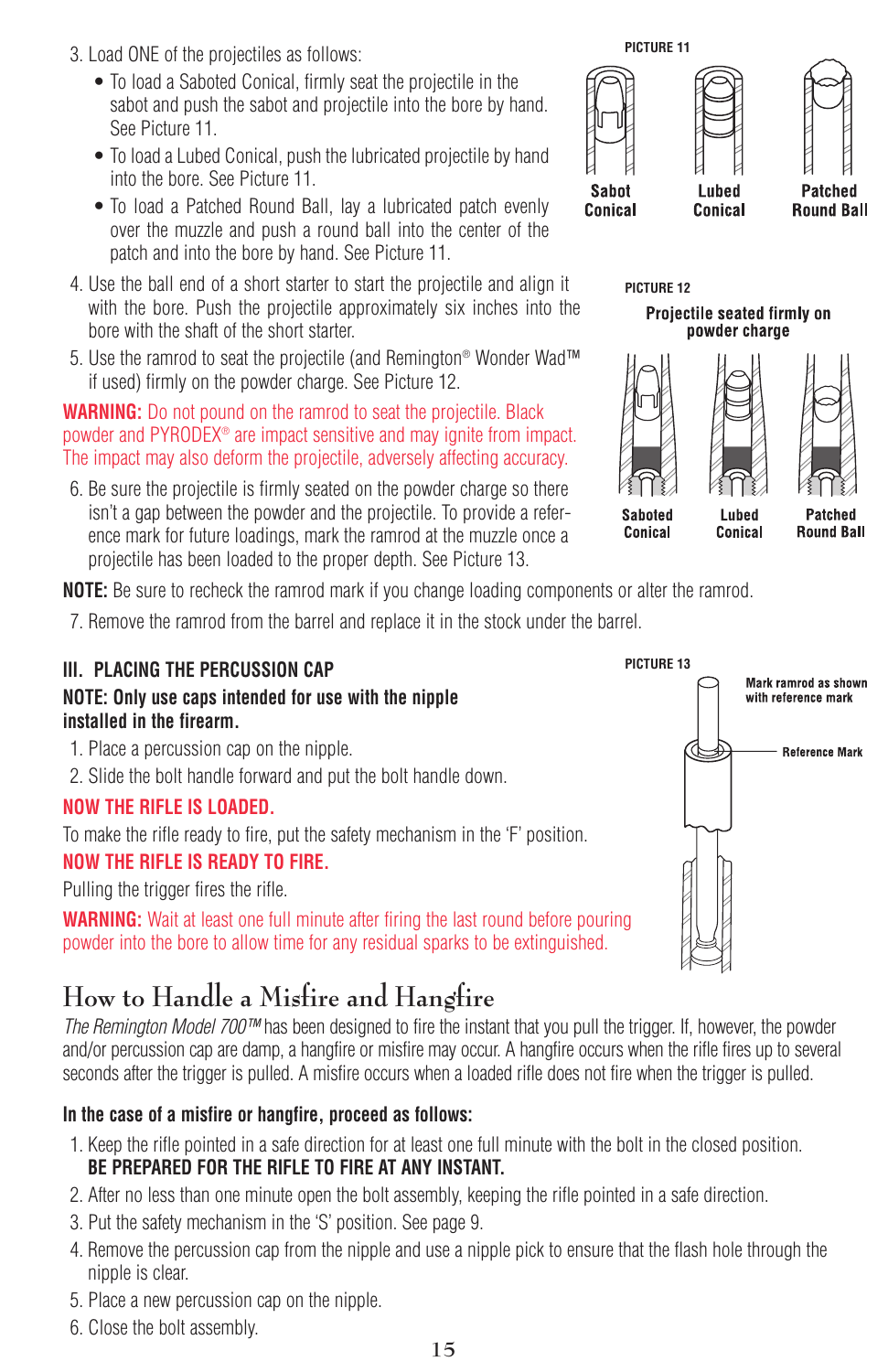- 7. Aim at the target.
- 8. Put the safety mechanism in the 'F' position and fire. See page 9.
- 9. If the rifle still does not fire, repeat steps 1 through 8 several more times.
- 10. If the rifle still does not fire, the charge must be removed manually. See REMOVING A CHARGE on pages 18 and 19.

# **Suggested Loading Data**

*This data was compiled* from testing done by Remington® Arms using both .50 and .54 caliber Remington projectiles in the Model 700™ ML rifle. The Model 700 ML barrels are rifled with 1 in 28" twist in both .50 and .54 caliber. All testing was done with 2F or FFg black powder.

**WARNING:** NEVER EXCEED THE MAXIMUM CHARGE WEIGHT LISTED FOR THE PROJECTILE YOU ARE USING. NEVER SUBSTITUTE ANY QUANTITY OF ALTERNATE POWDER TYPE OR GRANULATION. Failing to adhere to these maximum charge weights or substituting any powder type or granulation could result in serious personal injury or death to the shooter or bystanders and damage to the firearm.

The charge weights listed are the nominal range and maximum charge weights for the given projectile.

The nominal suggested range of charge weight produces the best combination of accuracy and velocity. It is done by starting at the lower charge weight listed in the nominal range and increasing in 5 grain increments until an optimum load is achieved. An optimum load is one which produces the best accuracy.

**WARNING:** Do not exceed this charge weight. To do so may result in serious personal injury or death to the shooter or bystanders and damage to the firearm.

| Projectile                                                                                    | <b>Grain Weight</b> | <b>Black Powder</b><br>Charge (Grains)                               | Muzzle Velocity<br>(Feet Per Second)                     | <b>Muzzle Energy</b><br>(Foot Pounds)                            |
|-----------------------------------------------------------------------------------------------|---------------------|----------------------------------------------------------------------|----------------------------------------------------------|------------------------------------------------------------------|
| .50 CALIBER SABOTED PROJECTILES<br>Core-Lokt <sup>®</sup><br>JHP                              | 275                 | 90 grs. FFg<br>100 grs. FFg<br>110 grs. $FFg$<br>120 grs. FFg Max.   | 1450 f.p.s.<br>1505 f.p.s.<br>1565 f.p.s.<br>1610 f.p.s. | 1284 ft.-lbs.<br>1383 ft.-lbs.<br>1495 ft.-lbs.<br>1583 ft.-lbs. |
| Premier <sup>®</sup><br>Copper Solid                                                          | 289                 | 90 grs. FFg<br>100 grs. $FFg$<br>110 grs. $FFg$<br>120 grs. FFg Max. | 1450 f.p.s.<br>1515 f.p.s.<br>1563 f.p.s.<br>1635 f.p.s. | 1384 ft.-lbs.<br>1471 ft.-lbs.<br>1566 ft.-lbs.<br>1658 ft.-lbs. |
| Copper-Lokt <sup>®</sup><br>JHP                                                               | 303                 | 90 grs. FFg<br>100 grs. $FFg$<br>110 grs. FFg<br>120 grs. FFg Max.   | 1397 f.p.s.<br>1480 f.p.s.<br>1515 f.p.s.<br>1570 f.p.s. | 1313 ft.-lbs.<br>1474 ft.-lbs.<br>1544 ft.-Ibs.<br>1658 ft.-lbs. |
| .50 CALIBER LEAD LUBED CONICALS<br>Gamemaster™<br>Flat Base<br><b>Hollow Point</b>            | 365                 | 90 grs. FFg<br>100 grs. $FFg$<br>110 grs. FFg<br>120 grs. FFg Max.   | 1350 f.p.s.<br>1405 f.p.s.<br>1470 f.p.s.<br>1525 f.p.s. | 1477 ft.-lbs.<br>1600 ft.-lbs.<br>1751 ft.-lbs.<br>1885 ft.-lbs. |
| Gamemaster™<br>Flat Base<br>Solid Point                                                       | 385                 | 90 grs. FFg<br>100 grs. FFg<br>110 grs. FFg<br>120 grs. FFg Max.     | 1315 f.p.s.<br>1370 f.p.s.<br>1435 f.p.s.<br>1470 f.p.s. | 1479 ft.-lbs.<br>1605 ft.-lbs.<br>1760 ft.-lbs.<br>1847 ft.-lbs. |
| .50 CALIBER ROUND BALL<br>Premier <sup>®</sup><br>Golden <sup>™</sup> Lead<br>.490" Dia. Ball | 179                 | 80 grs. FFg<br>90 grs. FFg<br>100 grs. $FFg$<br>110 grs. FFg Max.    | 1650 f.p.s.<br>1750 f.p.s.<br>1840 f.p.s.<br>2050 f.p.s. | 1082 ft.-lbs.<br>1197 ft.-lbs.<br>1346 ft.-lbs.<br>1670 ft.-lbs. |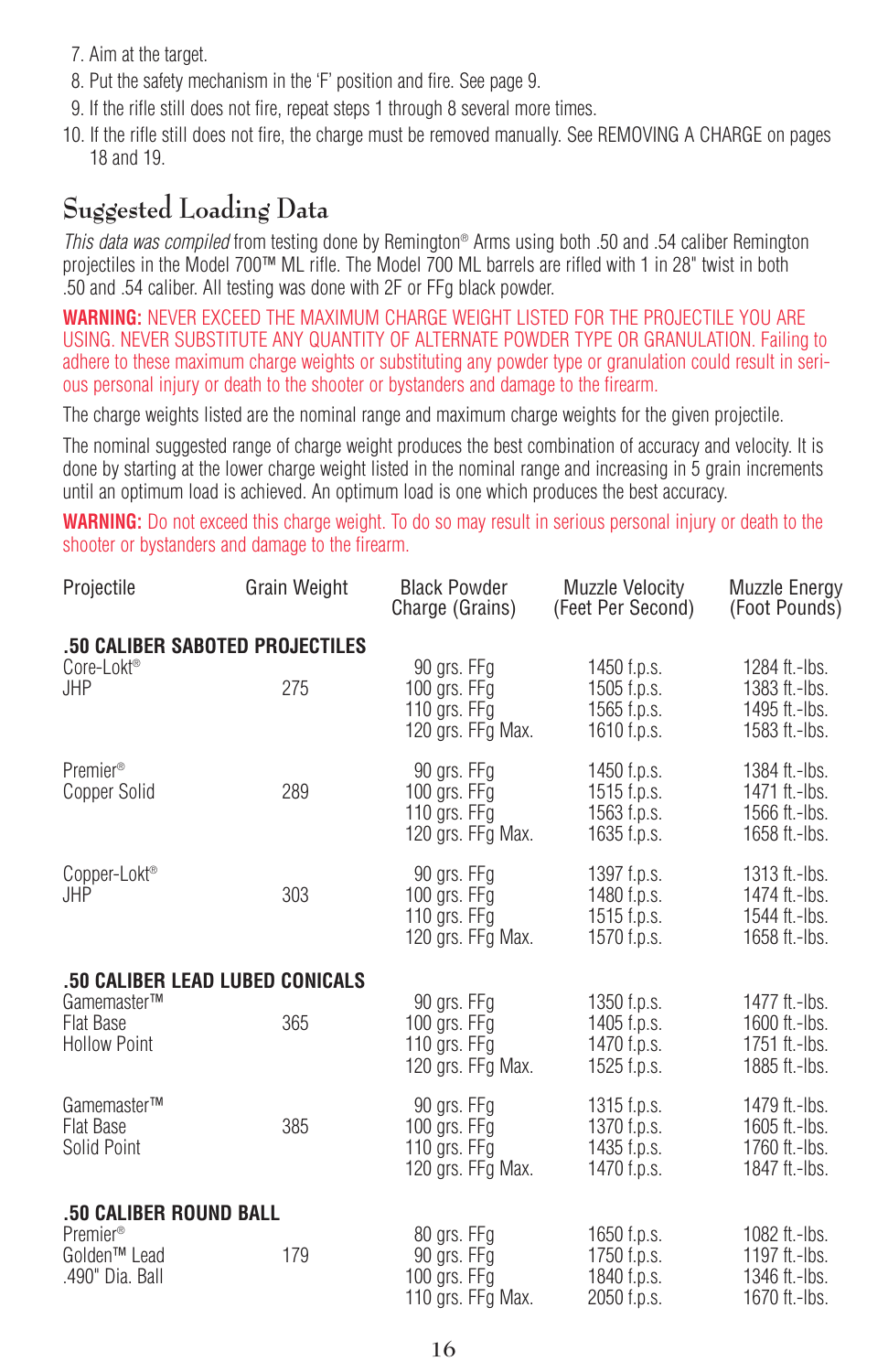| Projectile                                                              | Grain Weight | <b>Black Powder</b><br>Charge (Grains)                           | Muzzle Velocity<br>(Feet Per Second)                     | <b>Muzzle Energy</b><br>(Foot Pounds)                            |
|-------------------------------------------------------------------------|--------------|------------------------------------------------------------------|----------------------------------------------------------|------------------------------------------------------------------|
| .54 CALIBER SABOTED PROJECTILES<br>Core-Lokt <sup>®</sup><br><b>JHP</b> | 303          | 90 grs. FFg<br>100 grs. FFg<br>110 grs. FFg<br>120 grs. FFg Max. | 1410 f.p.s.<br>1460 f.p.s.<br>1510 f.p.s.<br>1565 f.p.s. | 1337 ft.-lbs.<br>1435 ft.-lbs.<br>1534 ft.-lbs.<br>1648 ft.-lbs. |
| .54 CALIBER LEAD LUBED CONICALS                                         | 400          | 90 grs. FFg                                                      | 1235 f.p.s.                                              | 1355 ft.-Ibs.                                                    |
| Gamemaster™                                                             |              | 100 grs. FFg                                                     | 1290 f.p.s.                                              | 1478 ft.-Ibs.                                                    |
| <b>Flat Base</b>                                                        |              | 110 grs. $FFg$                                                   | 1355 f.p.s.                                              | 1631 ft.-lbs.                                                    |
| <b>Hollow Point</b>                                                     |              | 120 grs. FFg Max.                                                | 1410 f.p.s.                                              | 1766 ft.-lbs.                                                    |
| .54 CALIBER ROUND BALL                                                  | 226          | 90 grs. FFg                                                      | 1680 f.p.s.                                              | 1416 ft.-lbs.                                                    |
| Premier <sup>®</sup>                                                    |              | 100 grs. FFg                                                     | 1760 f.p.s.                                              | 1534 ft.-Ibs.                                                    |
| Golden <sup>™</sup> Lead                                                |              | 110 grs. FFg                                                     | 1830 f.p.s.                                              | 1680 ft.-lbs.                                                    |
| .530" Dia. Ball                                                         |              | 120 ars. FFa Max.                                                | 1960 f.p.s.                                              | 1928 ft.-lbs.                                                    |

# **To Adjust Sights**

*This Remington® Model 700™ ML* is equipped with a fully adjustable rear sight. It can be adjusted for both windage (left to right) and elevation (up and down).

### **TO ADJUST THE REAR SIGHT**:



Move the rear sight slide for elevation

adjustment. Move the slide or aperture in the same direction as you need the point of impact on the target to move. See Picture 14 and the information table.

### **TELESCOPIC SIGHTS:**

The top of the receiver has holes for the installation of telescopic sights. The same Model 700 two-piece scope mounts that fit the centerfire rifles will fit on this muzzleloader. Model 700 Short Action one-piece scope mounts will also fit.

**NOTE:** The use of telescopic sights are **illegal** in some areas during the big-game muzzleloading season. Be sure to check the regulations in the area you will be hunting before installing the scope.

# **How to Use the Weather Shroud**

*This Remington Model 700 ML* is shipped with an optional weather shroud. The shroud can be placed on the end of the bolt assembly to protect the percussion cap from inclement weather. This shroud will decrease the possibility of the percussion cap getting damp which will decrease the chance of a misfire or hangfire.

**NOTE:** In some areas, the use of the weather shroud is **illegal** during the muzzleloading season for big game. Some areas require that the ignition source be exposed to the elements (open breech) prior to firing. Before installing the weather shroud, check the regulations in the area you will be hunting.

*The weather shroud* is intended only for use while hunting or shooting in inclement weather. It should not be used when target shooting or sighting in the rifle. Extended use of the weather shroud while shooting could cause accumulation of fouling in the bolt assembly. This fouling can result in an interference between the firing pin and bolt body. Always disassemble and clean the bolt assembly after shooting with the weather shroud. See page 22 for bolt cleaning instructions.



| <b>POSITION ON</b><br><b>TARGET</b>     | <b>ADJUSTMENTS</b>                                                                                                                                |
|-----------------------------------------|---------------------------------------------------------------------------------------------------------------------------------------------------|
| <b>Bullet hits above</b><br>the center. | a. Loosen the elevation screw<br>on the rear sight.<br>b. Slide the rear sight down<br>(backward) on the ramp.<br>c. Tighten the elevation screw. |
| <b>Bullet hits below</b><br>the center. | a. Loosen the elevation screw<br>on the rear sight.<br>b. Slide the rear sight up<br>(forward) on the ramp.<br>c. Tighten the elevation screw.    |
| <b>Bullet hits to</b><br>the left.      | a. Loosen the windage screw<br>on the rear sight.<br>b. Slide the rear sight aperture<br>to the right.<br>c. Tighten the windage screw.           |
| <b>Bullet hits to</b><br>the right.     | a. Loosen the windage screw<br>on the rear sight.<br>b. Slide the rear sight aperture<br>to the left.<br>c. Tighten the windage screw.            |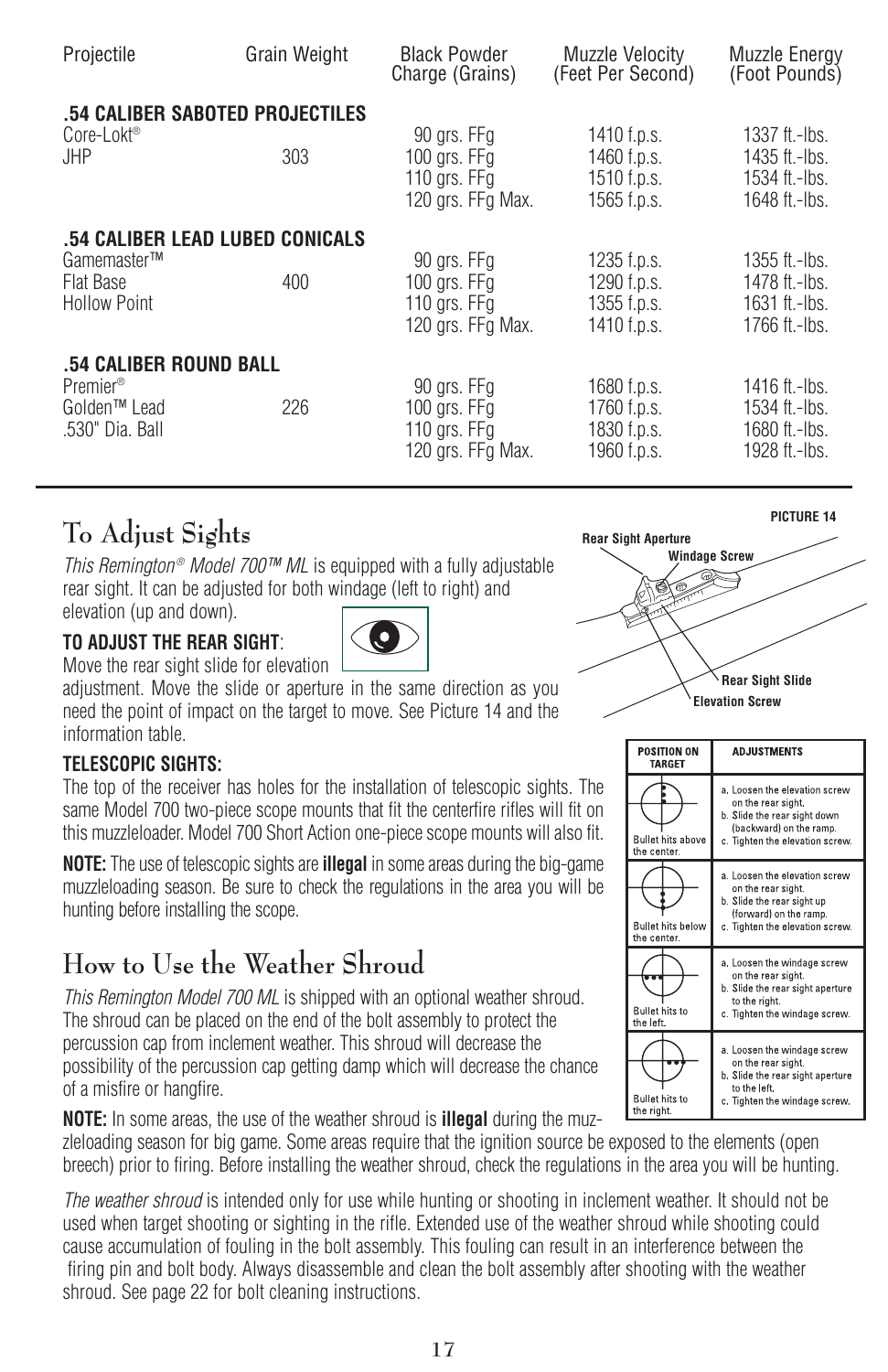# **Installing the Weather Shroud**

*The weather shroud* has a gas escape hole to vent blowback gasses to the environment. To work properly, it must be aligned with the ejection port opening when the bolt is in the closed position. See Picture 15.

- 1. Close the bolt and make a pencil mark on the bolt approximately 1/8 inch from the bottom on the ejection port opening. See Picture 16.
- 2. Remove the bolt assembly. Align the vent hole with the pencil mark and push the shroud on to the end of the bolt until the shroud is seated against the step on the bolt. See Picture 17.
- 3. Reinstall the bolt assembly and verify that the vent hole is properly positioned. See Picture 18.

Gas escape/vent hole positioned properly in the ejection port.





**PICTURE 17** Vent hole aligned with pencil mark on bolt



**PICTURE 18**Gas escape/vent hole positioned properly in the ejection port.



# **Removing a Charge and Projectile (Unloading)**

*Under normal conditions* a muzzleloading firearm is unloaded by simply firing it into a safe and suitable backstop. There are however, three conditions which may occur that will require the rifle to be unloaded manually.

These are:

1. A misfire or failure to fire.

### **WARNING: FOR A MISFIRE OR FAILURE TO FIRE, WAIT AT LEAST ONE MINUTE WITH THE RIFLE POINTED IN A SAFE DIRECTION. A LINGERING SPARK SMOLDERING IN THE POWDER COULD FIRE THE RIFLE AT ANY MOMENT.**

- 2. Powder fouling or other circumstances causing the projectile to become lodged partially down the barrel after firing.
- 3. The projectile is not firmly seated against the powder charge and cannot be made to do so with normal ramrod pressure.

If any of these situations arise, the projectile must be removed from the barrel as follows:

- 1. Keeping the muzzle pointed in a safe direction, put the safety mechanism to the 'S' position, open the bolt and remove the percussion cap from the nipple. Be sure there is no percussion cap residue remaining on the nipple.
- 2. Remove the bolt assembly. See page 10.
- 3. Turn the rifle upside down so that the trigger guard is up and the muzzle is pointed in a safe direction.
- 4. Remove the three screws, see Picture 19, and remove the barreled action from the stock.



- 5. Use the nipple pick to clear the nipple.
- 6. Submerge the action in a pail of CLEAN water, (hot water is recommended), with the muzzle pointed up, also fill the bore with water so that it is level with the muzzle. Let stand for a minimum of 30 minutes. Be sure that the breech section of the action is submerged to a depth of at least 12 inches so that water can saturate the powder charge through the nipple. Wait no less than 30 minutes. The powder charge will then be deactivated.

**NOTE:** THE POWDER MUST REMAIN SATURATED TO BE DEACTIVATED. SATURATED POWDER WILL NOT IGNITE. IF THERE HAS BEEN A DELAY AFTER STEP 7 AND YOU ARE UNSURE IF THE POWDER IS STILL SATURATED, REPEAT STEP 6.

### **WARNING: NEVER ATTEMPT TO REMOVE A PROJECTILE FROM THE BORE UNTIL THE POWDER HAS BEEN DEACTIVATED.**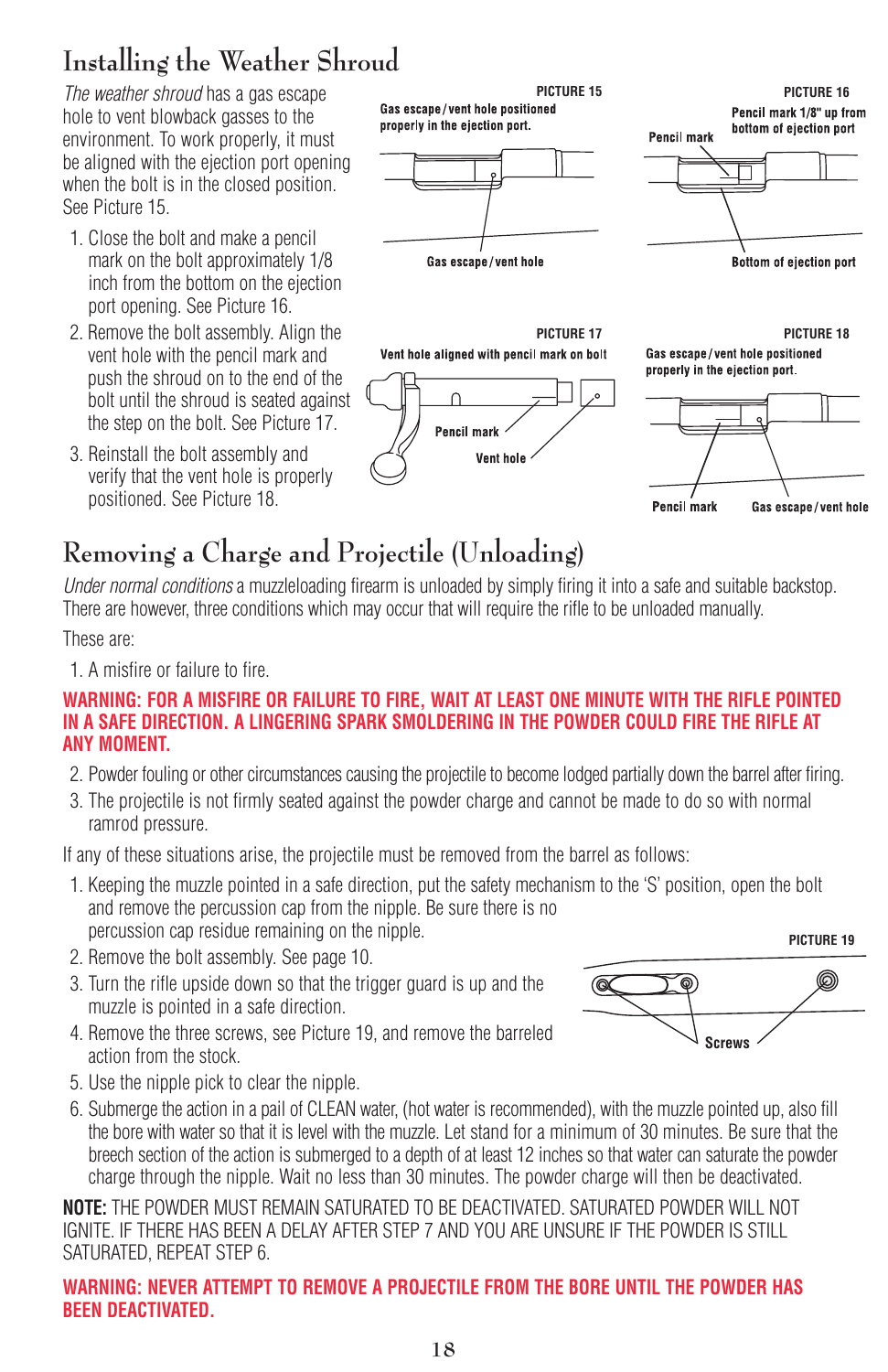- 7. Remove the action from the water and pour the water from the bore.
- 8. Remove the breech plug and proceed to step 9. If the breech plug cannot be removed, attach a screw type bullet puller to the ramrod. Keep the ramrod directed away from your face and body while attempting to remove the projectile. Insert the ramrod with the attached bullet puller into the muzzle and twist the bullet puller into the bullet.

### **NOTE: Considerable force may be necessary to fully engage the bullet puller into the bullet.**

Carefully pull the projectile out of the muzzle and wash the remaining saturated powder from the barrel. Omit steps 9 and 10 and go directly to step 11.

- 9. Thread the cleaning tube into the breech plug threads.
- 10. Keep the ramrod directed away from your face and body while removing the projectile and charge. Insert the ramrod, with extension and handle, from the muzzle and push the projectile, along with any remaining saturated powder, through the cleaning tube. If the projectile and charge cannot be moved rearward, remove the cleaning tube from the breech bolt threads and wash away the saturated powder from behind the projectile. Rethread the cleaning tube into the breech. Again, keeping the ramrod directed away from your face and body, insert the ramrod with extension and handle through the cleaning tube and gently push the projectile through the barrel and out the muzzle.
- 11. Clean and lubricate the rifle as explained in the cleaning instructions beginning on this page.

### **WARNING: AN IMPROPERLY CLEANED AND LUBRICATED RIFLE MAY BE DANGEROUS AND COULD RESULT IN AN ACCIDENTAL DISCHARGE AND SERIOUS INJURY OR DEATH TO THE SHOOTER OR BYSTANDERS.**

12. Reassemble the firearm.

# **Cleaning Instructions**

**Black powder and PYRODEX® are very corrosive. Failure to clean and lubricate your firearm will damage it and impair its function.** Your firearm should receive a thorough cleaning and lubrication each time that it is shot or it is to be stored for more than a week.

### **WARNING: BE SURE THAT YOUR RIFLE IS UNLOADED PRIOR TO CLEANING. SEE PAGE 5. ATTEMPTING TO CLEAN A LOADED OR PRIMED FIREARM CAN CAUSE INJURY OR DEATH TO THE SHOOTER OR BYSTANDERS. See pages 18 and 19 to unload the firearm.**

*Periodic cleaning* of the bore may be required during prolonged shooting sessions. The bore should be cleaned if the projectile becomes difficult to load and seat over the powder or if accuracy begins to degrade.

*See the procedure* for **FIELD CLEANING** on page 22 for cleaning between shots.

*Use only* Remington® All-Natural Bore Cleaner to clean your bore and use Remington Wonder Lube® paste for black powder to preserve and condition your bore. Use only Remington Rem™ Oil to lubricate your trigger and bolt assemblies. Use of other products is not recommended.

**Prior to loading and shooting your firearm, it is necessary to thoroughly clean the bore to remove any residual oils that may cause the powder to foul and reduce accuracy.** Using Remington All-Natural Bore Cleaner and cotton patches, repeat steps 9-16 on page 20, until the patches are visibly clean **before you ever shoot your rifle.** In order to achieve desired accuracy it is necessary to "season" or break-in the barrel. This is accomplished by the initial cleaning, followed by shooting approximately ten (10) consecutive rounds (preferably lead balls or conicals) and repeating the cleaning steps 9-16 and again shooting ten (10) to twenty (20) rounds and again cleaning. The group sizes achieved by this process will decrease as more shooting, followed by cleaning and lubing of your bore, is done. Do not be discouraged if your initial group sizes are larger than expected.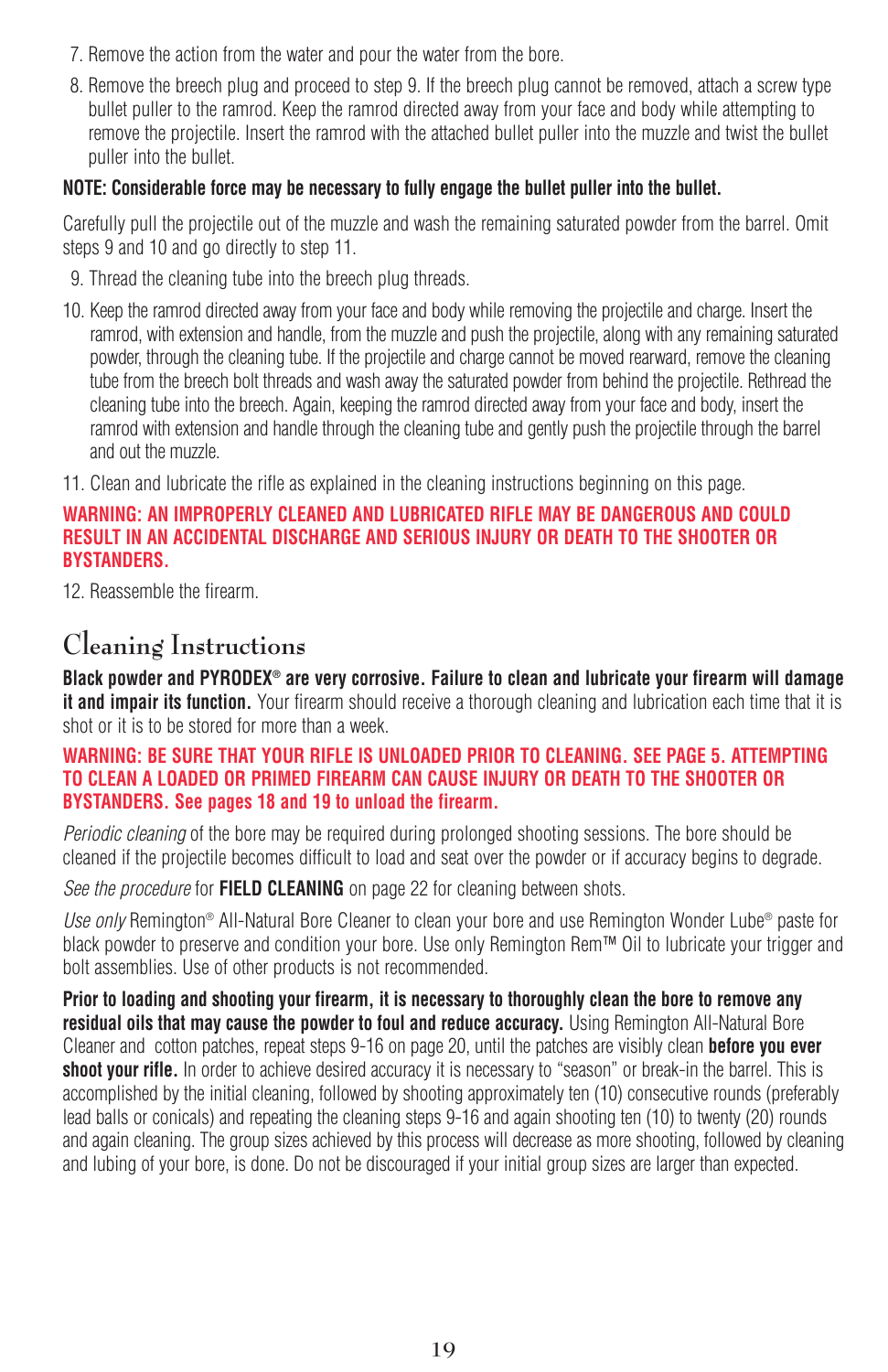# **Thorough Cleaning**

### **TO CLEAN THE BARREL, BREECH PLUG AND NIPPLE:**

- 1. Keeping the muzzle pointed in a safe direction, put the safety mechanism to the 'S' position, open the bolt and be sure there is no percussion cap or percussion cap residue remaining on the nipple.
- 2. Use the ramrod to be sure there is no charge in the barrel. See instructions on page 6.

### **WARNING: If there is a charge in the barrel, do not attempt to remove it by shooting it out if you are unsure what the charge is or if you are unsure if the charge is safe. Instead, remove the charge using the instructions on pages 18 and 19.**

- 3. Remove the bolt assembly. See page 10.
- 4. Remove the nipple. See page 12.
- 5. Remove the breech plug. See page 11.
- 6. Soak the nipple and breech plug in Remington® All-Natural Bore Cleaner.
- 7. Using a small brush and Remington All-Natural Bore Cleaner, clean the breech plug threads in the rear of the barrel thoroughly. Use a cleaning patch or clean cloth to wipe the breech plug threads clean of all residue.
- 8. Insert the bore cleaning tube through the receiver and thread it into the breech plug threads by hand only. This is required to protect the breech plug threads and trigger assembly from fouling and debris.

### **WARNING: Fouling and debris from the bore may fall into the trigger assembly if the bore cleaning tube is not used. This could impair the function of the trigger assembly and may result in serious personal injuries or death to the shooter or bystanders.**

- 9. Attach the cleaning jag to the ramrod. Assemble the ramrod extension and handle and place a cleaning patch soaked with Remington All-Natural Bore Cleaner evenly over the cleaning jag.
- 10. Insert the jag into the bore cleaning tube and push it firmly into the barrel from the breech. Swab the bore with short strokes for best results. Push the patch through the barrel and remove the cleaning patch at the muzzle.
- 11. Using the same method, push a dry patch through the bore.
- 12. Repeat steps 9-11 until the dry patch is clean.
- 13. Place a cleaning patch with Remington Wonder Lube® paste for black powder evenly over the jag and push it into the bore from the breech. Swab the bore with short strokes to uniformly apply the paste.
- 14. Repeat step 13 several times to properly condition and preserve the bore.
- 15. Thoroughly clean and dry the breech plug and nipple.
- 16. Sparingly apply Remington Wonder Lube paste for black powder on the threads of the breech plug and nipple.

**NOTE:** Avoid putting Remington Wonder Lube for black powder on the front face of the breech plug and nipple and in the flash hole of the nipple. Excess Remington Wonder Lube for black powder may foul the powder charge and possibly cause a misfire or hangfire.

- 17. Reinstall the breech plug and the nipple. See pages 10 and 11.
- 18. Wipe the exterior of the barrel and receiver with a cloth treated with Remington Wonder Lube for black powder.

### **ALTERNATE METHOD OF CLEANING THE BARREL:**

- 1. Keeping the muzzle pointed in a safe direction, put the safety mechanism to the 'S' position, open the bolt and be sure there is no percussion cap or percussion cap residue remaining on the nipple.
- 2. Use the ramrod to ensure there is no charge in the barrel. See page 6.

### **WARNING: If there is a charge in the barrel, do not attempt to remove it by shooting it out if you are unsure what the charge is or if you are unsure if the charge is safe. Instead, remove the charge using the instructions on pages 18 and 19.**

- 3. Remove the bolt assembly. See page 10.
- 4. Remove the nipple. See page 12.
- 5. Remove the breech plug. See page 11.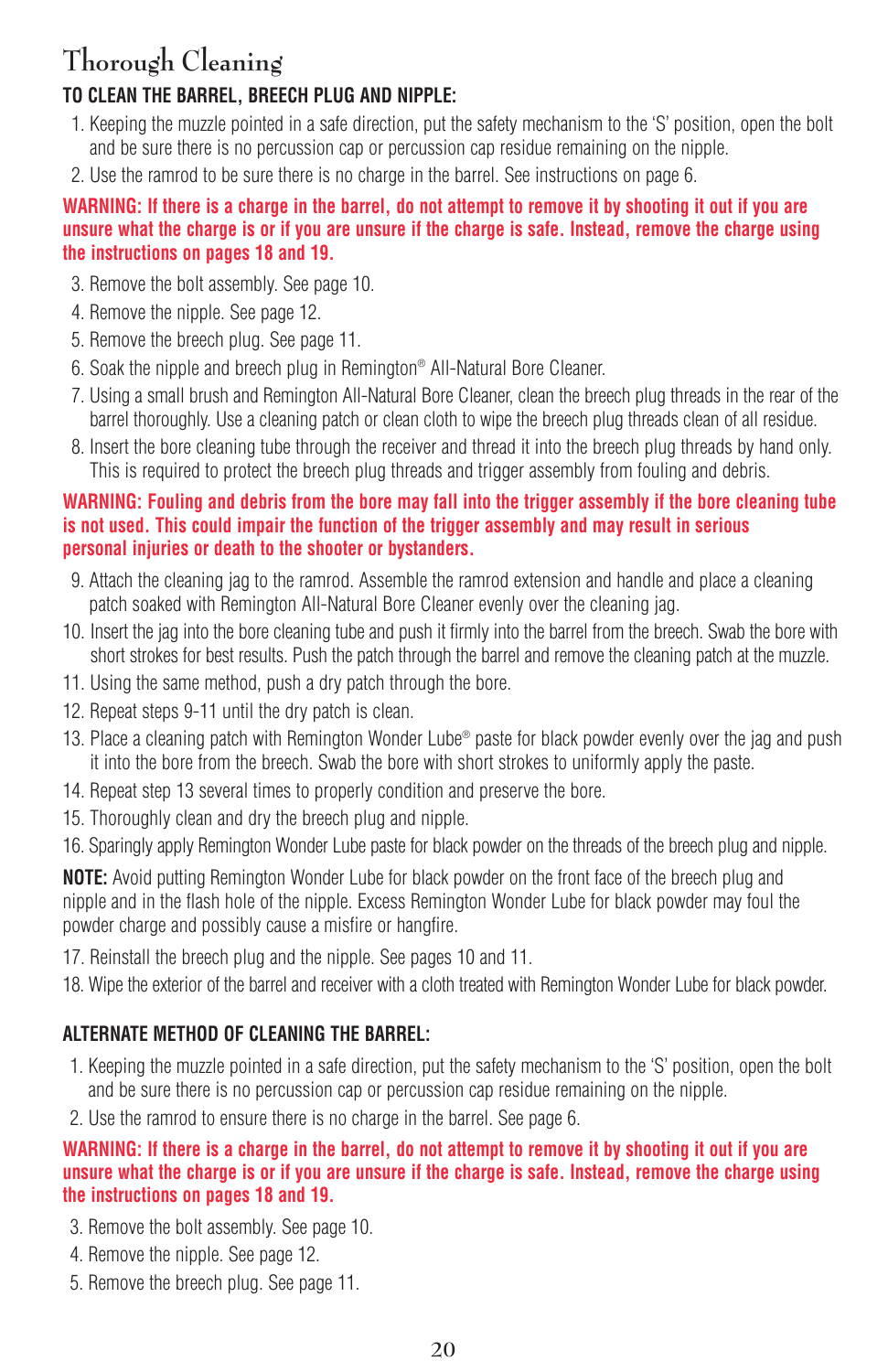- 6. Insert the bore cleaning tube into the receiver and against the breech plug threads. Do not thread this tube into the barrel.
- 7. Attach a bore mop to the ramrod with the extension and handle assembled and insert it through the bore cleaning tube and into the barrel.
- 8. Place the muzzle in clean, hot water and pull the bore mop back through the barrel into the bore cleaning tube. This action will pull clean water through the bore and breech plug threads.
- 9. Repeat step 8 several times swabbing the bore with short strokes until the barrel and breech plug threads are clean.
- 10. Thread the bore cleaning tube into the breech plug threads and remove the bore mop.
- 11. Place a cleaning patch with Remington® Wonder Lube® paste for black powder evenly over the jag and push it into the bore from the breech. Swab the bore with short strokes to uniformly apply the paste.
- 12. Repeat step 11 several times to properly condition and preserve the bore.
- 13. Thoroughly clean and dry the breech plug and nipple.
- 14. Sparingly apply Remington Wonder Lube paste for black powder on the threads of the breech plug and nipple.

**NOTE:** Avoid putting Remington Wonder Lube for black powder on the front face of the breech plug and nipple and in the flash hole of the nipple. Excess Remington Wonder Lube for black powder may foul the powder charge and possibly cause a misfire or hangfire.

15. Reinstall the breech plug and the nipple. See pages 10 and 11.

16. Wipe the exterior of the barrel and receiver with a cloth treated with Remington Wonder Lube for black powder.

### **TO CLEAN THE RECEIVER AND TRIGGER ASSEMBLY:**

- 1. Keeping the muzzle pointed in a safe direction, put the safety mechanism to the 'S' position, open the bolt and be sure there is no percussion cap or percussion cap residue remaining on the nipple.
- 2. Use the ramrod to be sure there is no charge in the barrel. See page 6.

### **WARNING: If there is a charge in the barrel, do not attempt to remove it by shooting it out if you are unsure what the charge is or if you are unsure if the charge is safe. Instead, remove the charge using the instructions on pages 18 and 19.**

- 3. Remove the bolt assembly. See page 10.
- 4. Turn the rifle upside down.
- 5. Remove the three screws and remove the barreled action from the stock. See Picture 20.
- 6. Spray the four points of the trigger assembly with Rem™ Oil as shown. See Picture 21. Let stand for 15 minutes. Spray again to wash off the components. Shake off excess lubricant.

**NOTE:** Prevent the Rem™ Oil from entering the barrel by installing the breech plug and nipple. The petroleum base lubricant will break down the protective coating of Remington Wonder Lube paste for black powder in the barrel and increase the barrel fouling after shooting.

- 7. Wipe away powder fouling in the receiver with a cloth containing Remington All-Natural Bore Cleaner.
- 8. Wipe down the exterior of the receiver and barrel with a cloth treated with Remington Wonder Lube paste for black powder.





**WARNING: Do not apply Remington Wonder Lube paste for black powder to any part of the trigger assembly. The trigger assembly and the bolt assembly are the only components of your rifle that require cleaning with Rem™ Oil only. The use of a non-recommended lubricant could cause serious function problems, possibly leading to accidental firing.**

9. Replace the barreled action in the stock and reinstall the three screws. See Picture 20.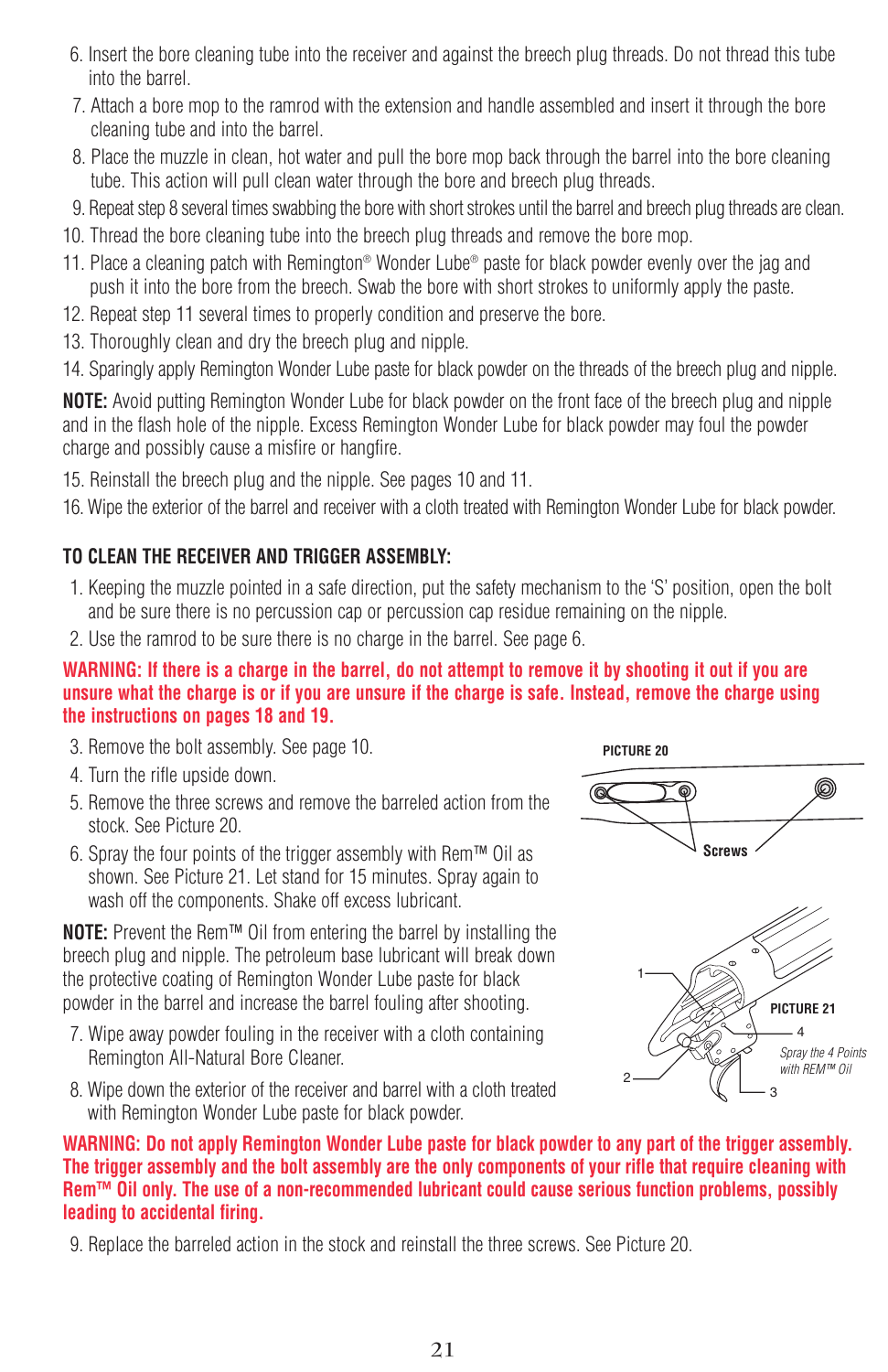# **To Clean the Bolt Assembly TO DISASSEMBLE THE BOLT ASSEMBLY:**

- 1. Remove the bolt assembly from the firearm. See page 10.
- 2. Pull the bolt assembly away from the firing pin assembly by hooking the notch on the firing pin head over a metal edge and pulling. See Picture 22. Insert a coin into the slot that will become visible in the side of the firing pin head.
- 3. Holding the bolt assembly, unscrew the firing pin assembly and slide it out of the bolt body.

**CAUTION:** Clean the firing pin assembly as a unit. No further disassembly is required.

- 4. Clean all parts with Remington® All-Natural Bore Cleaner and dry with a clean cloth.
- 5. Apply a light coat of Rem™ Oil to all parts.

**NOTE:** The trigger assembly and bolt assembly should be lubricated with Rem™ Oil instead of Remington Wonder Lube® paste for black powder. The use of a non-recommended lubricant could cause serious function problems, possibly leading to accidental firing.

### **TO ASSEMBLE THE BOLT ASSEMBLY:**

- 1. Slide the firing pin assembly into the rear of the bolt assembly.
- 2. Tighten the firing pin assembly by hand only.
- 3. Pull the coin from the slot in the firing pin head.
- 4. Align the firing pin head with the small notch in the rear of the bolt assembly. The bolt is now cocked. See Picture 23.
- 5. Assemble the bolt assembly in the receiver. See instructions on page 9.



**Bolt in Cocked Position**

# **Field Cleaning**

### **WARNING: BE SURE THAT YOUR RIFLE IS UNLOADED PRIOR TO CLEANING. SEE PAGE 6. ATTEMPTING TO CLEAN A LOADED OR PRIMED FIREARM CAN CAUSE INJURY OR DEATH TO THE SHOOTER OR BYSTANDERS.**

### **See pages 18 and 19 to unload the firearm.**

Follow this procedure to clean your muzzleloader in the field:

- 1. Keeping the muzzle pointed in a safe direction, put the safety mechanism in the 'S' position, open the bolt and be sure there is no percussion cap or percussion cap residue remaining on the nipple.
- 2. Use the ramrod to ensure there is no charge in the barrel. See page 6.

### **WARNING: If there is a charge in the barrel, do not attempt to remove it by shooting it out if you are unsure what the charge is or if you are unsure if the charge is safe. Instead, remove the charge using the instructions on pages 18 and 19.**

- 3. Attach the cleaning jag to the ramrod. Assemble the ramrod extension and handle and place a cleaning patch soaked with Remington All-Natural Bore Cleaner evenly over cleaning jag.
- 4. Push the cleaning jag into the barrel at the muzzle and swab the bore with short strokes until the jag reaches the breech plug. Remove the ramrod and remove the cleaning patch from the jag.
- 5. Repeat step 4 with a dry patch.
- 6. Repeat steps 3-5 until the dry patch remains clean.
- 7. Place a cleaning patch with Remington Wonder Lube paste for black powder evenly over the jag and push it into the bore from the breech. Swab the bore with short strokes to uniformly apply the paste.
- 8. Repeat step 7 several times to properly condition and preserve the bore.
- 9. Point the firearm in a safe direction and fire at least two percussion caps to make sure the flash hole through the nipple is clear and dry. Residual bore cleaner at the breech could saturate the powder and increase the possibility of a misfire or hangfire.

### **WARNING: Wait at least one full minute after firing the last percussion cap before pouring powder into the bore to allow time for any residual sparks to be extinguished.**

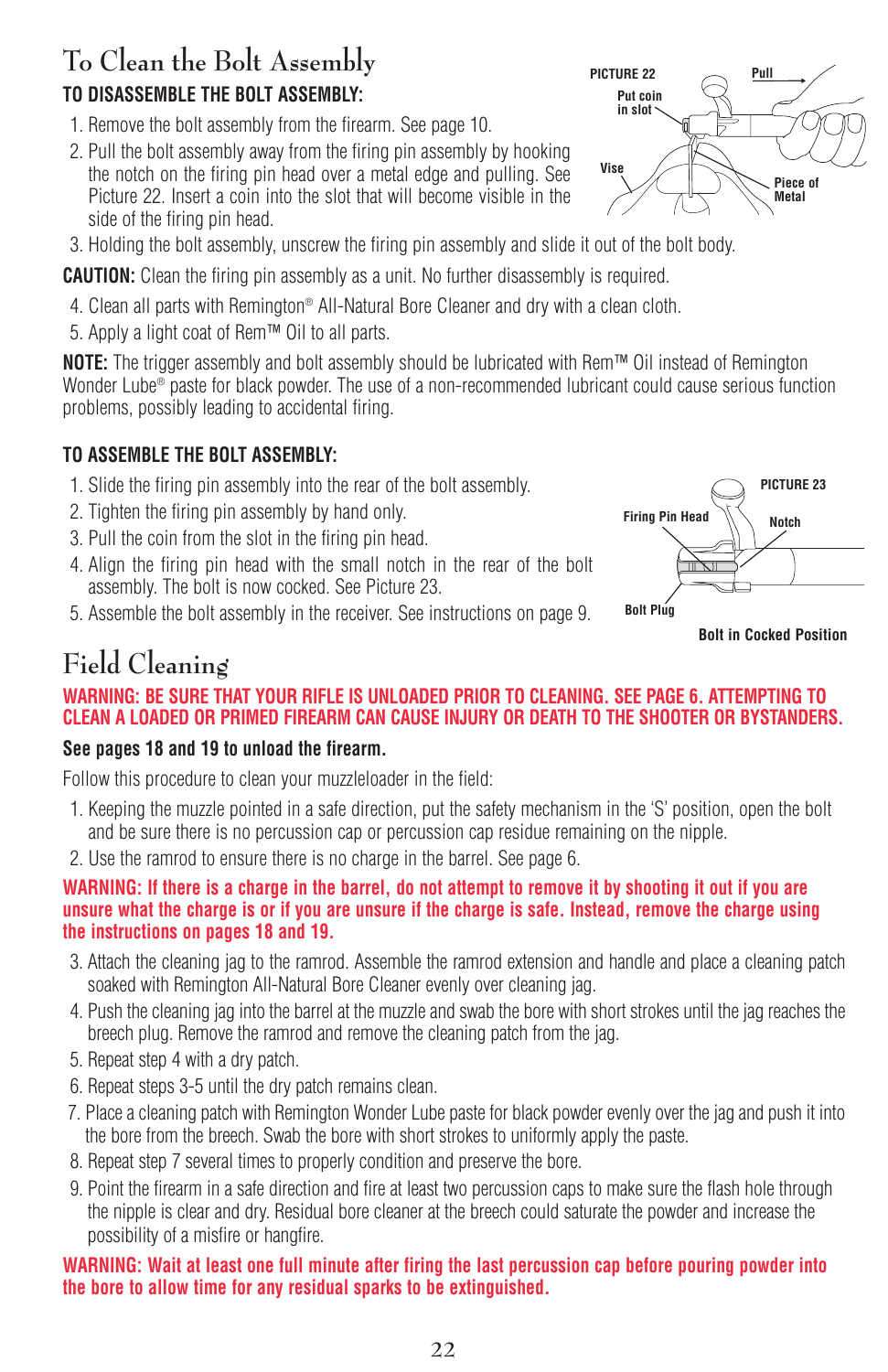# **How to Obtain Parts and Service From Remington.**® **TO ORDER PARTS:**

*Many Remington® Dealers* and Authorized Repair Centers carry a full line of parts. Please check with them first before ordering parts.

*To expedite your PARTS* order or request REPAIR SERVICE visit our web site at www.remington.com. Detailed instructions are provided along with parts and/or service order forms. You may also reach Remington by calling our toll free customer service number, 1-800-243-9700, Mon.-Fri., 9:00 AM-5:00 PM Eastern time.

- 1. Fax completed order form (from the web site) to 1-336-548-7801.
- 2. To order by phone without the order form call 1-800-243-9700.

### **Please have the following information ready before you call.**

- Firearm model and serial number.
- Part description and quantity. Part descriptions can be found on the parts listing page in this manual.
- Your complete mailing address (P.O. Box and Street Address) including zip code, telephone number and e-mail address.
- Method of payment: Mastercard, Visa, Amex or Discover card number and expiration date. Prepayment may be made by check or money order. A quote may be made to you over the phone. (Sorry, no C.O.D.s.)

### **WARNING!** USE ONLY REMINGTON PARTS IN REMINGTON FIREARMS.

**NOTE:** SOME PARTS MAY BE RESTRICTED. See parts list for details. Owner's manuals/instruction books may be requested via our web site at: www.remington.com or by calling 1-800-243-9700.

### **REPAIR SERVICES**

- 1. To locate the Remington Authorized Repair Center nearest you visit our web site at www.remington.com and use our Repair Service Locator. If you need additional on-line assistance, e-mail us at info@remington.com to obtain a listing of Authorized Repair Centers. Contact the Authorized Repair Center of your choice for evaluation of your firearm and/or additional shipping instructions.
- 2. If your Remington Authorized Repair Center cannot provide the service or repair you require and you need further assistance, please call our toll free number 1-800-243-9700, Mon.-Fri., 9:00 AM-5:00 PM Eastern time and select the option for repairs. Then, if shipment of your firearm is required, please:
	- Record the serial number of your firearm before sending it to us.
	- Pack your firearm for safety and to prevent further damage in shipping and handling. Preferably, ship in a firearm box.
	- Remove all accessories from the firearm to prevent loss or damage.
	- Enclose a letter with the firearm detailing the model name or number of your firearm and serial number along with a full description of the problem. Be sure to include your full name and address (P.O. Box and Street Address), including zip code, daytime telephone number and e-mail address.
	- Ship your firearm by either United Parcel Service (UPS) or Parcel Post (US Post Office). Remington is not responsible for damage or loss during shipment, so you may elect to purchase insurance from your carrier.

### **Ship to:**

Remington Arms Company, Inc. Attn: Arms Service Division/Repairs 14 Hoefler Ave. Ilion, NY 13357

**WARNING!** DO NOT SEND LIVE OR SPENT SHELLS IN YOUR FIREARM OR IN THE SAME BOX WITH THE FIREARM. THIS IS A VIOLATION OF FEDERAL LAW. IF YOU FEEL YOU MUST SEND SPENT SHELLS, PLEASE SEND THEM IN A SEPARATE PACKAGE AND INCLUDE NAME, ADDRESS (WITH ZIP CODE), TELEPHONE NUMBER, MODEL AND SERIAL NUMBER OF YOUR FIREARM.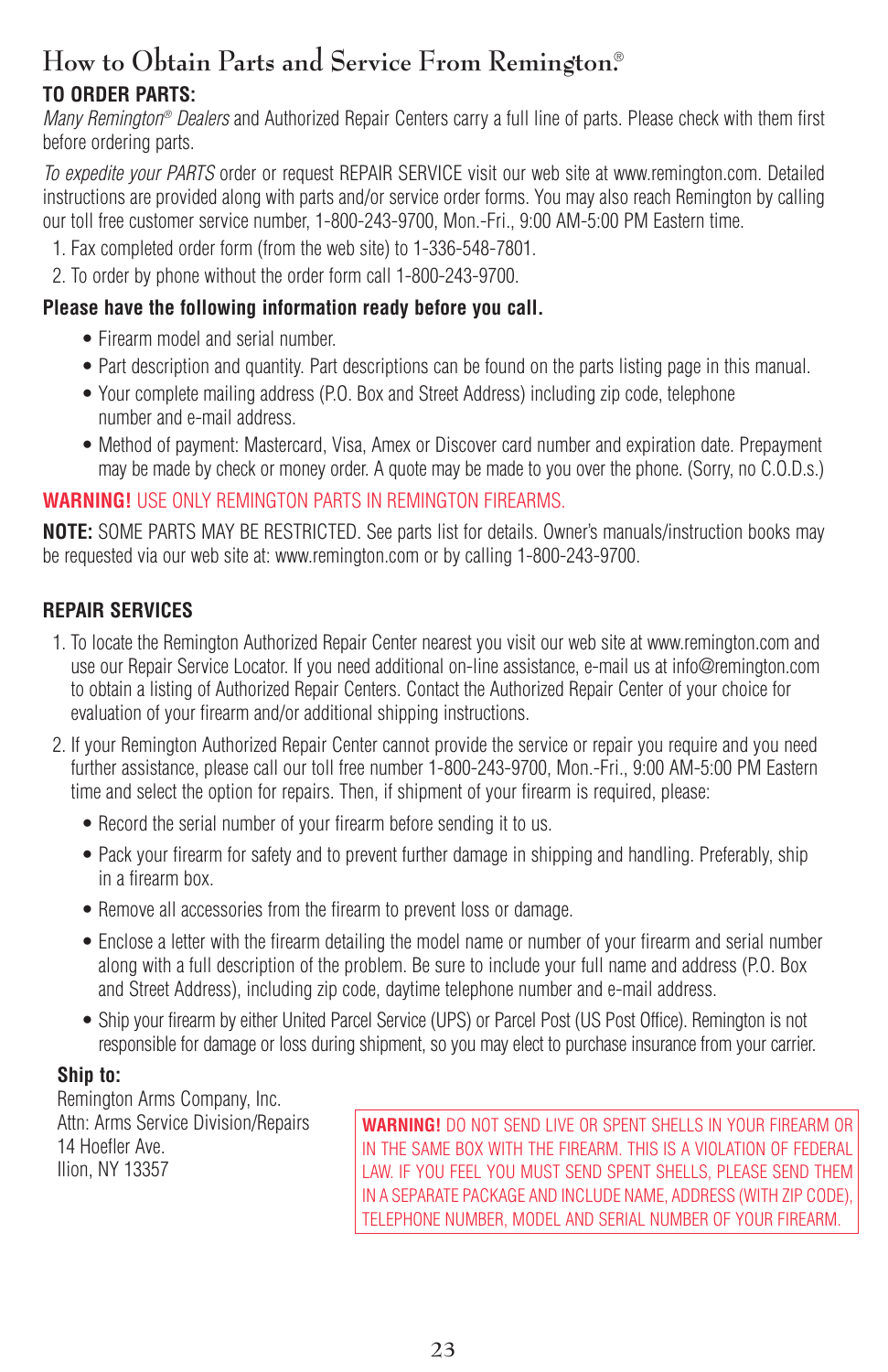# **MODEL 700**™ **ML/MLS In-Line Bolt Action Muzzleloading Rifle**

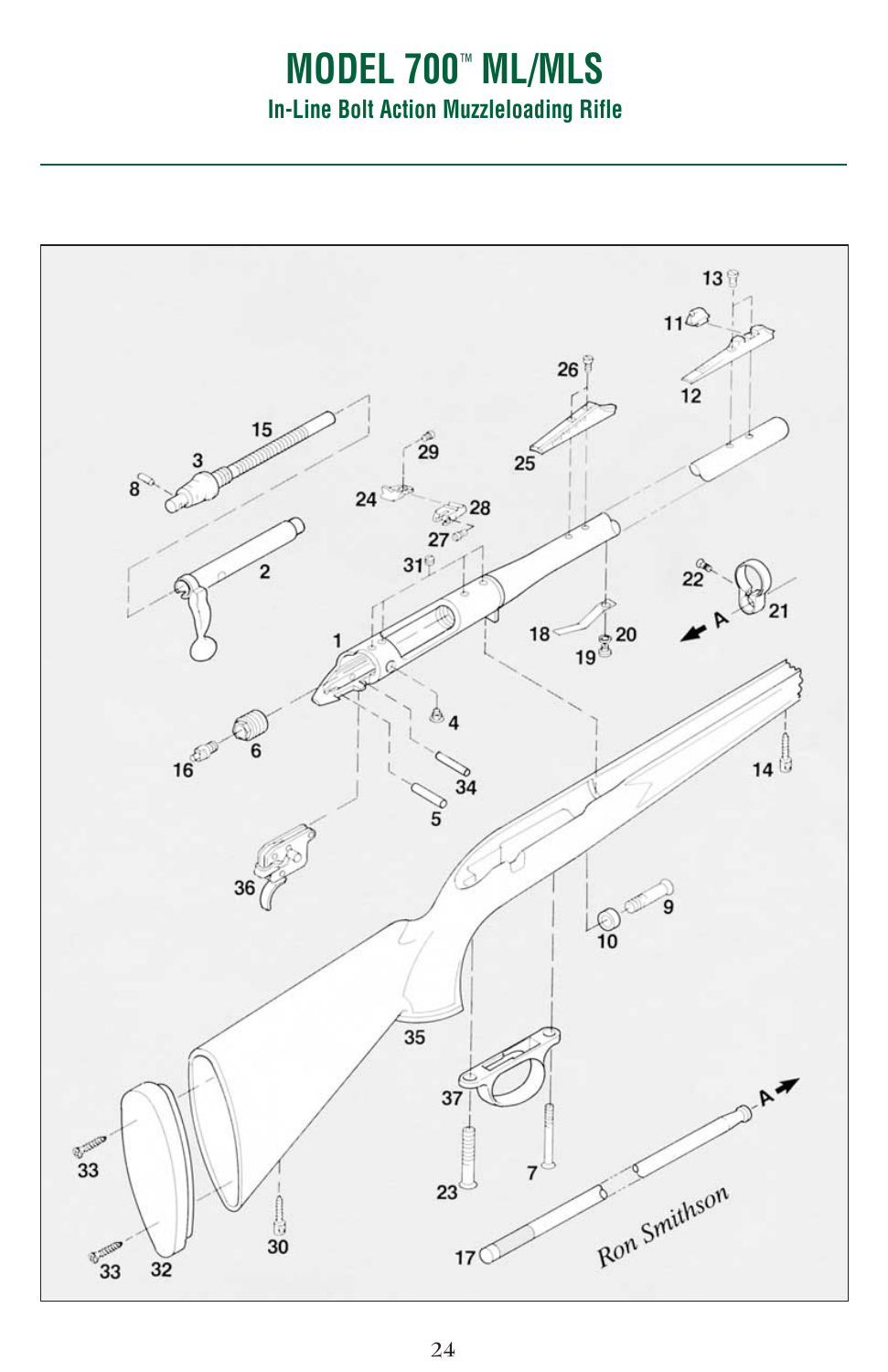# **MODEL 700**™ **ML/MLS In-Line Bolt Action Muzzleloading Rifle PARTS LIST**

### **VIEW #**

### 1 Barrel Assembly<br>2 Bolt Assembly 2 Bolt Assembly Bolt Plug 4 Bolt Stop/Cam Follower Screw<br>5 Bolt Stop Pin (Restricted) 5 Bolt Stop Pin (Restricted) 6 Breech Plug<br>7 Center Guard 7 Center Guard Screw<br>8 Firing Pin Cross Pin 8 Firing Pin Cross Pin<br>9 Front Guard Screw **Front Guard Screw** 10 Front Guard Screw Bushing<br>11 Front Sight 11 Front Sight<br>12 Front Sight **Front Sight Ramp** 13 Front Sight Ramp Screw<br>14 Front Swivel Screw 14 Front Swivel Screw<br>15 Mainspring Mainspring 16 Nipple<br>17 Ramroc 17 Ramrod<br>18 Ramrod Ramrod Spring 19 Ramrod Spring Screw<br>20 Ramrod Spring Screw 20 Ramrod Spring Screw Washer<br>21 Ramrod Sunnort 21 Ramrod Support<br>22 Ramrod Support 22 Ramrod Support Screw<br>23 Rear Guard Screw 23 Rear Guard Screw<br>24 Rear Sight Apertur 24 Rear Sight Aperture<br>25 Rear Sight Base 25 Rear Sight Base<br>26 Rear Sight Base 26 Rear Sight Base Screw (2)<br>27 Rear Sight Elevation Screw **Rear Sight Elevation Screw** 28 Rear Sight Slide<br>29 Rear Sight Wind 29 Rear Sight Windage Screw<br>30 Rear Swivel Screw **Rear Swivel Screw** 31 Receiver Plug Screw<br>32 Recoil Pad 32 Recoil Pad 33 Recoil Pad Screw 34 Sear Pin<br>35 Stock As 35 Stock Assembly<br>36 Trigger Assembl

- Trigger Assembly (Restricted)
- 37 Trigger Guard

### **PART NAME ACCESSORIES**

NOTE: Parts listed below are accessories packed in the box with your Model 700™ ML/MLS.

Breech Plug/Nipple Wrench Cleaning Jag Cleaning Rod Receiver Tube Hex Key Ramrod Extension Ramrod Extension Handle T-Bar Weather Shroud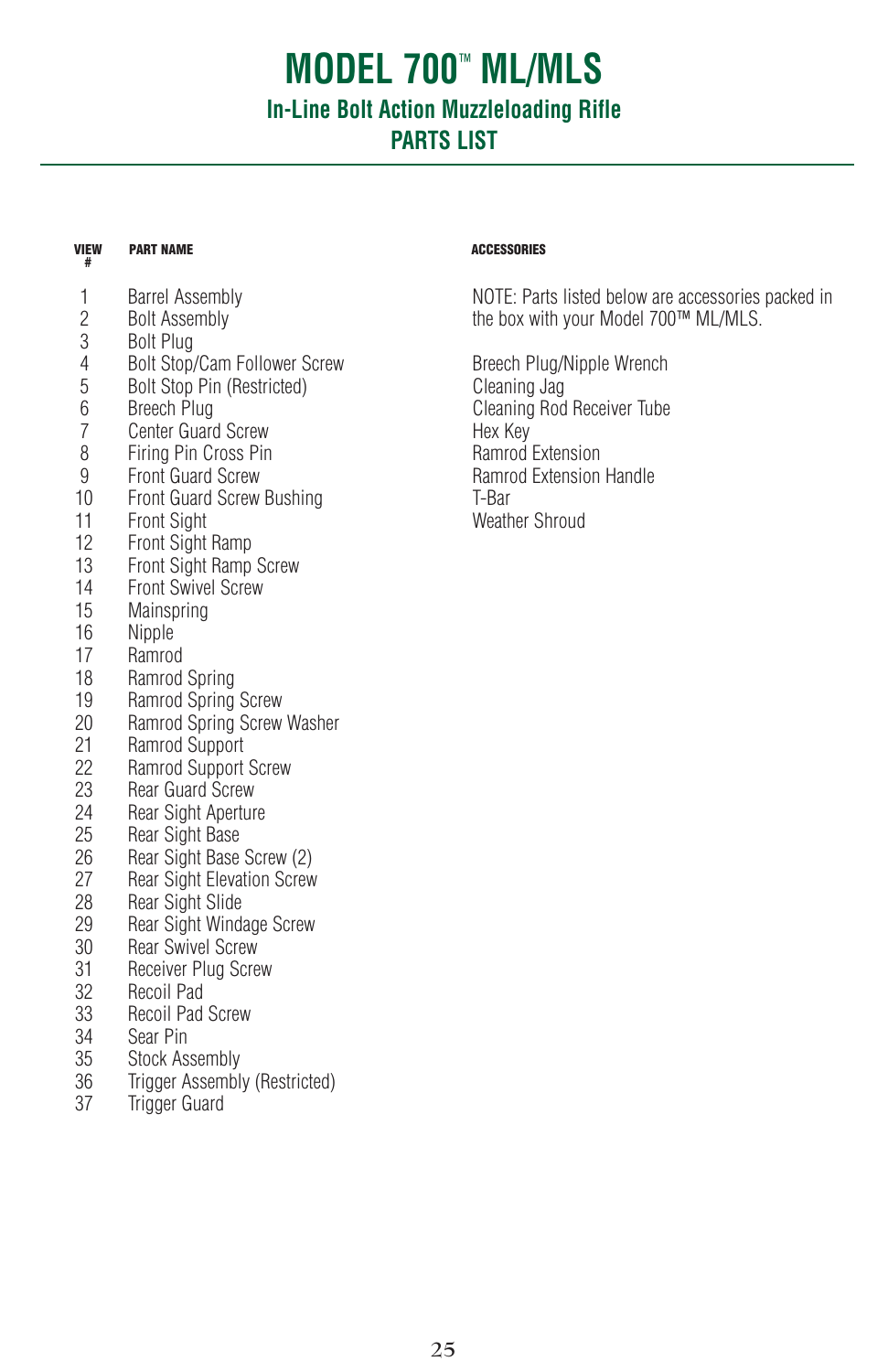# **Firearm Owner's Record**

| Model          | Serial $#$ | Date Purchased |
|----------------|------------|----------------|
| Purchased From |            | Price Paid     |

Remember to complete and return the Firearm Warranty Registration Card in order to obtain full benefit of your Limited Two Year Firearm Warranty.

### **A WORD ON THE MAINTENANCE AND CARE OF YOUR REMINGTON FIREARM**

# **Don't Alter or Modify Your Gun and Have it Serviced Regularly.**

*Your firearm has* been designed to operate according to certain factory specifications. You'll jeopardize your safety and that of others around you by attempting to alter its trigger, mechanical safety or other mechanisms. So never alter or modify your firearm in any way.

*Like any mechanical device*, a firearm is subject to wear. It must be maintained and periodically serviced to assure optimum safety and performance. Only a qualified service facility should service, repair or modify your Remington® firearm. Consult your instruction book for instructions on how to send your firearm to the factory or for the location of the nearest Remington repair station. Remington recommends that you have your firearm professionally serviced annually. You should also have your firearm professionally serviced after prolonged storage, or if there is ever any question pertaining to the proper functioning characteristics of your firearm.

*Proper cleaning and lubrication* are also important to firearm maintenance and are necessary to assure accuracy, safety and reliability. Before cleaning, always make sure that your gun is completely unloaded. And always clean the barrel from the chamber end to the muzzle when possible.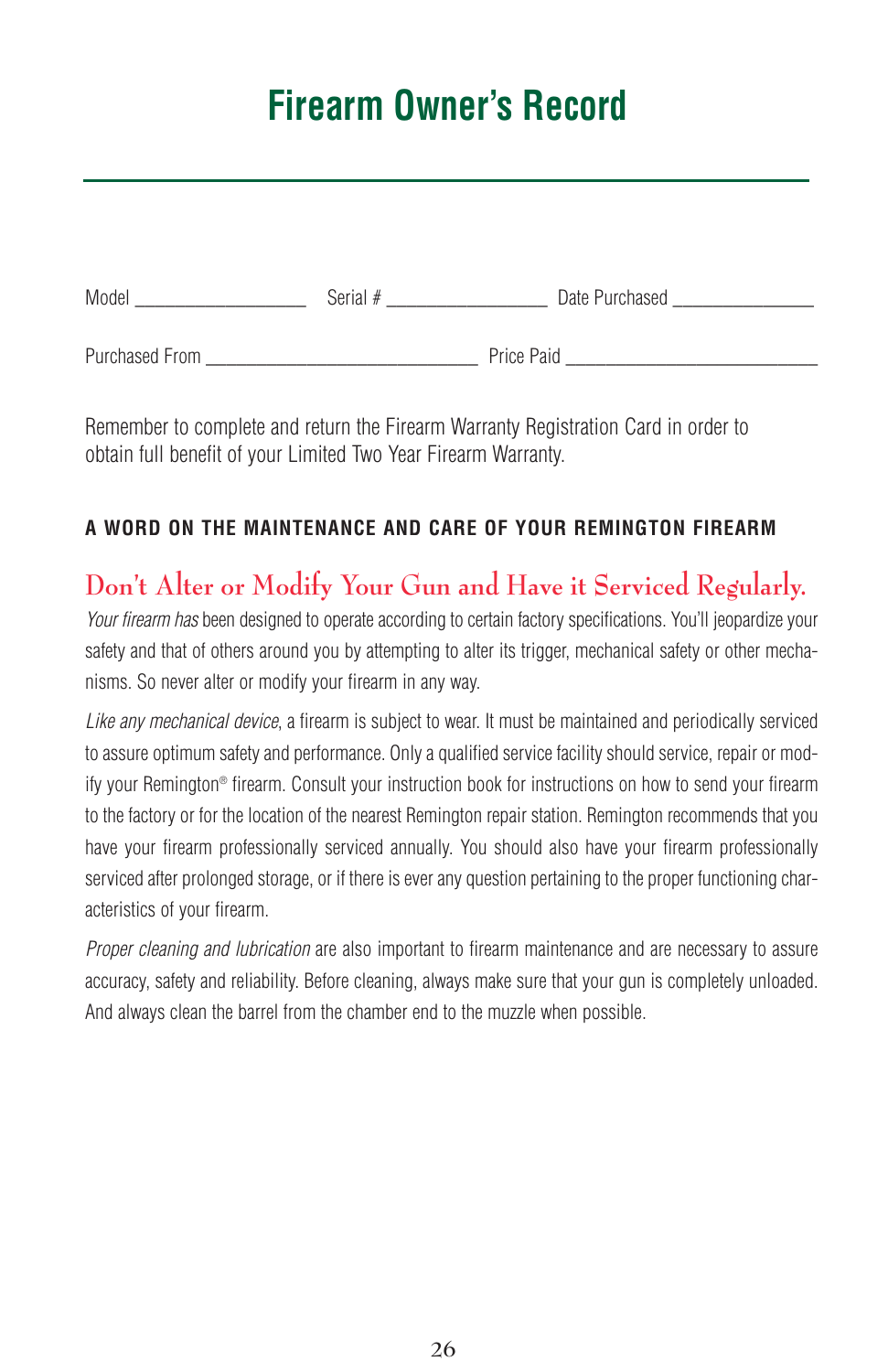# **Firearm Maintenance Record**

| <b>DATE</b> | SERVICE PERFORMED | PERFORMED BY |
|-------------|-------------------|--------------|
|             |                   |              |
|             |                   |              |
|             |                   |              |
|             |                   |              |
|             |                   |              |
|             |                   |              |
|             |                   |              |
|             |                   |              |
|             |                   |              |
|             |                   |              |
|             |                   |              |
|             |                   |              |
|             |                   |              |
|             |                   |              |
|             |                   |              |
|             |                   |              |
|             |                   |              |
|             |                   |              |
|             |                   |              |
|             |                   |              |
|             |                   |              |
|             |                   |              |
|             |                   |              |
|             |                   |              |